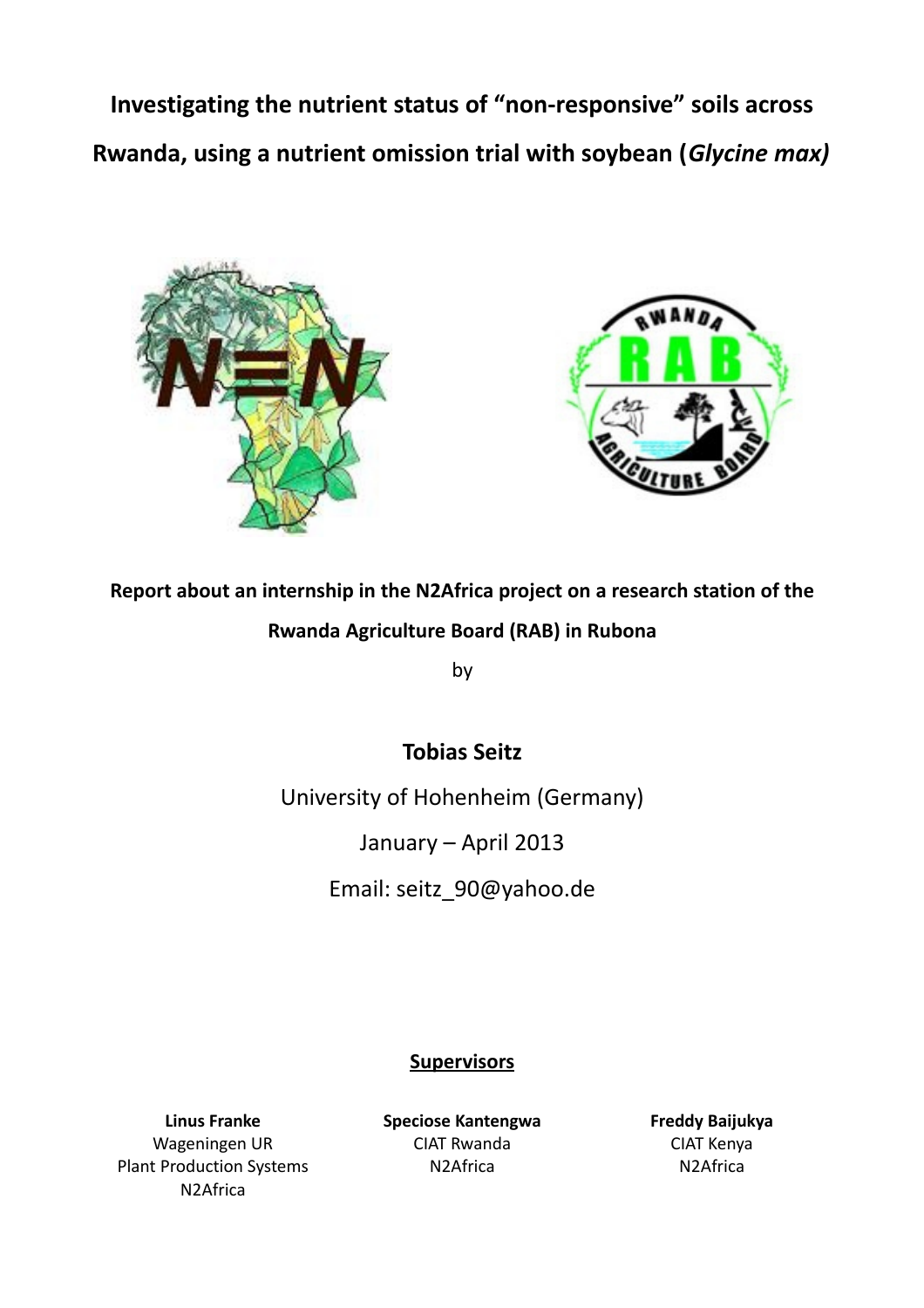## **Acknowledgements**

First of all, I would like to thank Linus Franke. He is the one who made possible the whole internship and even proposed the specific experiment I conducted there. Second, I want to express my sincere gratitude to Speciose Kantengwa and Freddy Baijukya, my CIAT supervisors. Both of them made an essential contribution to the success of this experiment. Not less did the workers at CIAT Rwanda, who made my arrival in Rwanda very easy and enjoyable and who always supported me in the many different issues I had to face during my stay. At this point, I want to dedicate special thanks to Solange Zawadi, who organised my visa so well; to Cassien Byamushana, who supported me in Rubona in a very effective and polite way; to Innocent Nyamwasa, who helped me to collect the test-soils and has become a good friend; and to Eric Mugabo, who was always so kind to take me reliably and with joy wherever I needed to go. Besides these persons there were numerous colleagues and friends in Rubona who supported me and my work in a really helpful manner. Especially Jean de Dieux Habimfura accompanied the whole experimental process with a most valuable contribution and a keen mind. I was very happy to find such a cooperative environment and well equipped establishment at RAB Rubona; I want to thank all persons who were in charge for that. Finally, I want to dedicate the most important thanks to my housemate Olivier Niyomugabo, whom I had the pleasure to stay with for three months. He made my stay a very special experience and gave me the unique opportunity to gain an insight view of the Rwandese culture.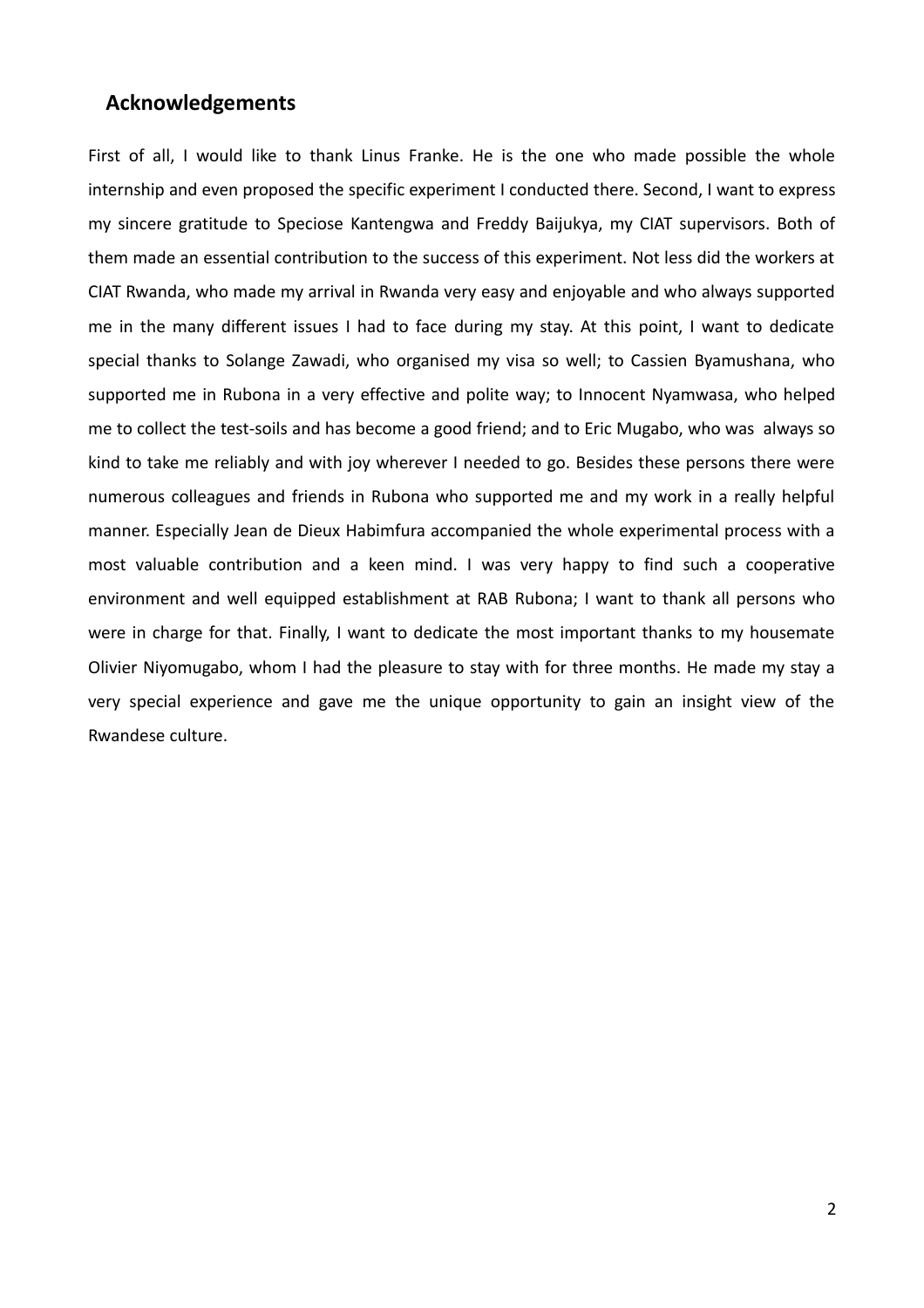# **Table of contents**

| Appendix IV – Measurements of soil properties and watering management32 |  |
|-------------------------------------------------------------------------|--|
|                                                                         |  |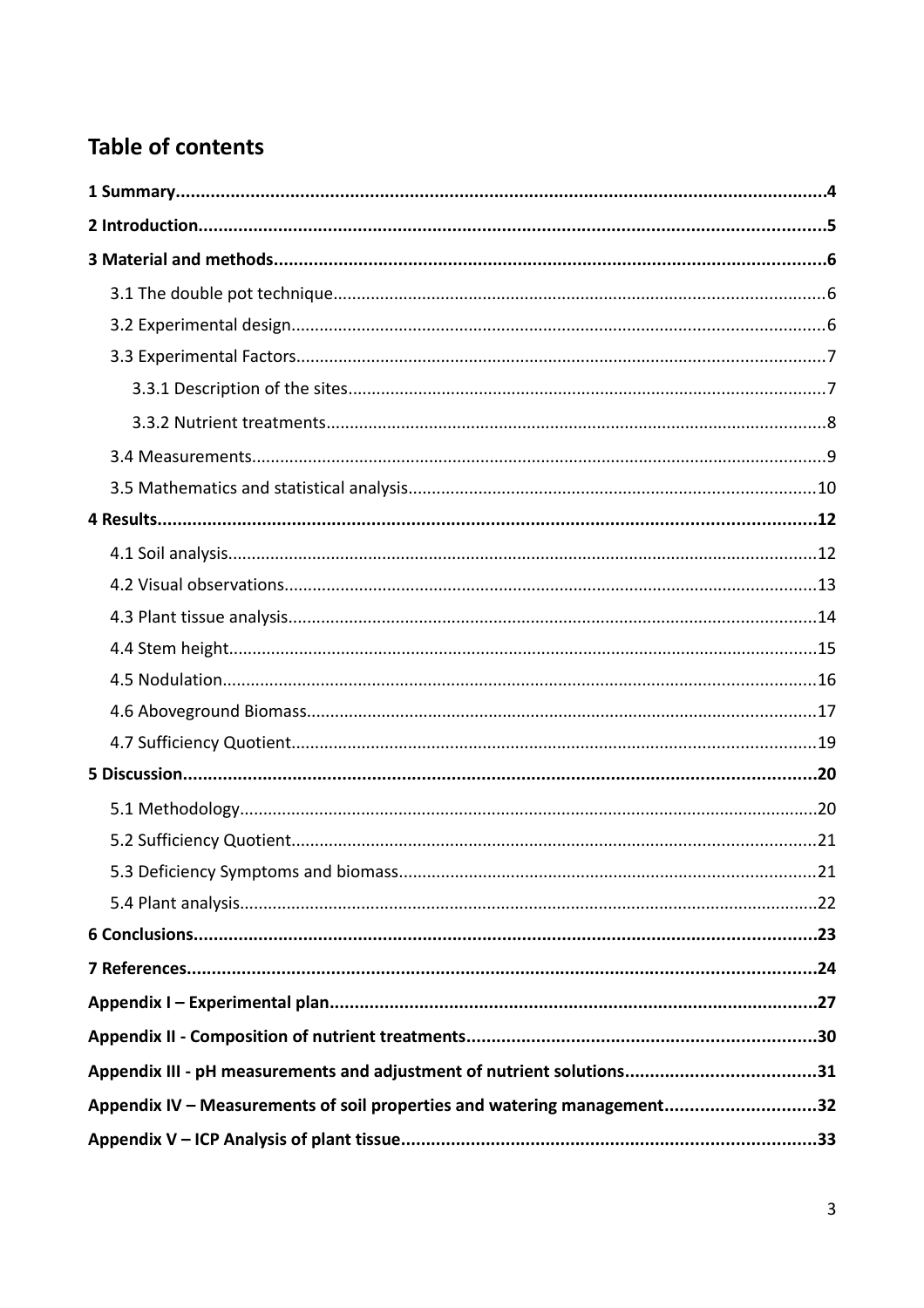#### **1 Summary**

A nutrient omission trial according to "A double pot technique for rapid soil testing" (JANSSEN, 1974) with soybean (*Glycine max*) as test plant has been conducted on a Rwandan research station to investigate the nutrient status of four Rwandan soils. These soils were identified as low responding to P-fertilisation and inoculation, when growing soybean and climbing bean (*Phaseolus vulgaris*), respectively. The soil samples were taken across Rwanda from three different provinces (1x Northern province, 1x Eastern province, 2x Southern province), representing three different Agro-Ecological-Zones (AEZ). Every macronutrient apart from Ca (N, P, K, Mg, S) was tested separately; micronutrients were tested combined in one treatment. Lime treatments were integrated as a third experimental factor for two acid soils (pH < 5). Following indicators were used to evaluate the performance and growth of soybean: Visual observations, aboveground biomass, stem height, Sufficiency Quotient (derived from Relative-Growth-Rate), nodulation, activity of nodules and plant tissue analysis. Every measurement was taken at three growth stages: 14 days after emergence (DAE), 26 DAE and 34 DAE.

Plants grown in every soil showed lean performance and minor growth when K was omitted. Clear potassium deficiency symptoms were detected on every -K treatment. Aboveground biomass, stem height and nodulation were significantly reduced already in early growth stages. On average the final biomass of -K treatments was reduced by 71.4 *%* compared to control treatments with full nutrient supply (nut no N) and by 91.9 *%* compared to N-fertilised treatments. A laboratory analysis classified all soils to have a "low" potassium content. These results demand an increased attention to potassium fertilisation and prevention of K losses.

In general N-fertilised treatments had an unexpected high biomass production. Their growth exceeded the growth of all other treatments for many times. Even treatments with complete nutrient supply (but no N)and seed inoculation, creating favourable conditions for biological nitrogen fixation (BNF), could not compete with fertiliser-N-supplied treatments. A coherent explanation for this unexpected difference in biomass production is still missing.

4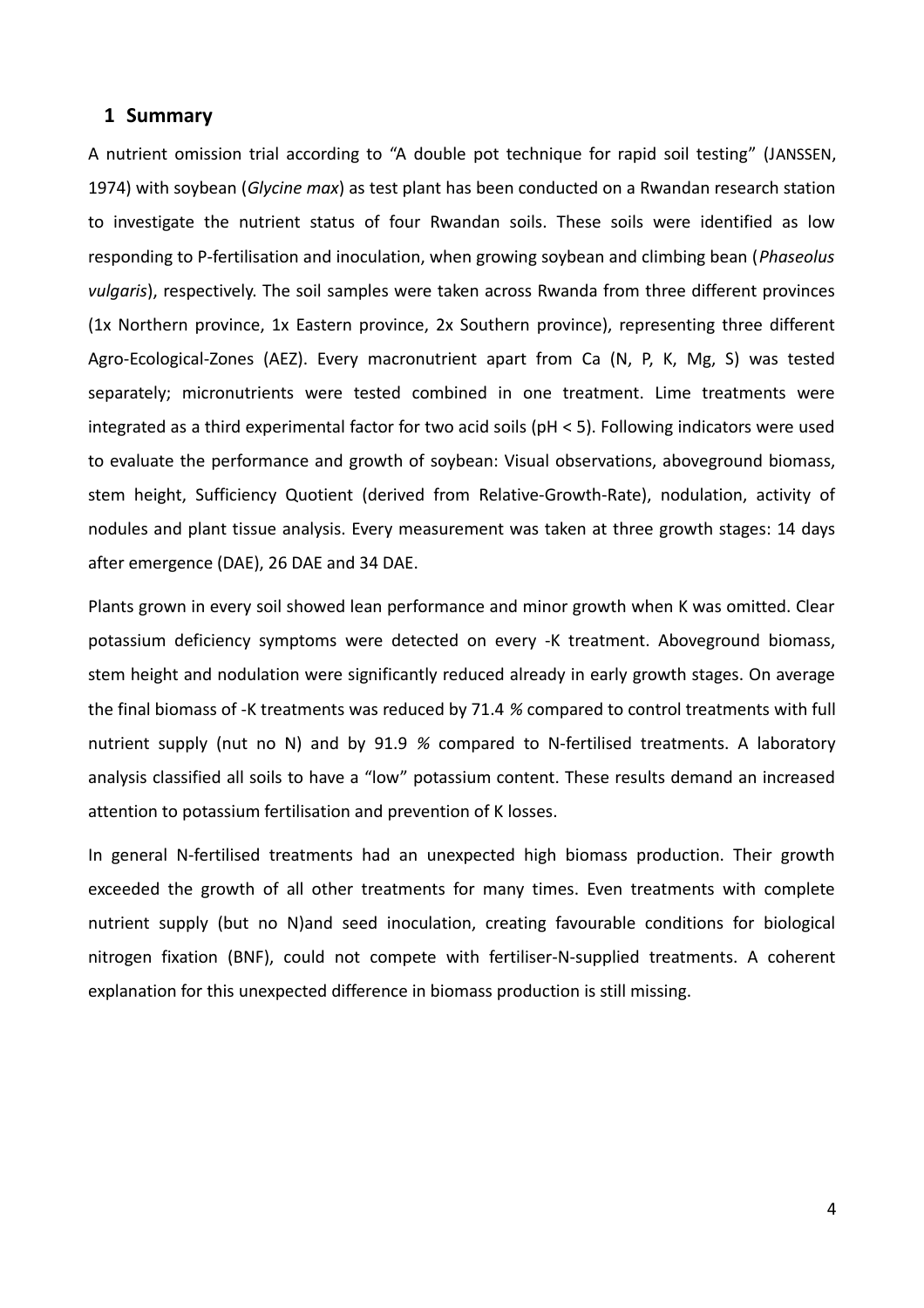### **2 Introduction**

The project called "Putting nitrogen fixation to work for smallholder farmers in Africa" (N2Africa) aims to improve the production of legumes and thus biological nitrogen fixation (BNF) in different countries of sub-Saharan Africa. This improvement is driven by different activities, such as integration of new crop varieties, development and production of qualitative inoculant, training of farmers, etc.. A main constraint to biological nitrogen fixation are so called non-responsive soils which occur on several sites of the project. On these soils, yield does not respond to recommended management, being mineral fertilisation with a P-based fertiliser and inoculation in soybean. Soils can be non-responsive because "deficiencies in [...] nutrients essential for the growth of bacteria or plants can cause reductions in the number and size of nodules formed and in the amount of N2 fixed" (GILLER, 2001). In Rwanda, non-responsive soils have been identified through different experiments, conducted in 2010.

Having an average of 411.4 citizens living per square kilometre, Rwanda is the most densely populated country on the African continent (United Nations – Population Division, 2013). This number illustrates the extraordinary demographic pressure, which is imposed upon the soils of Rwanda to ensure food security. Keeping in mind this responsibility beard by Rwandan soils, the issue of non-responsiveness reveals to be more than an unfavourable classification but rather a dramatic liability for the farmer. Therefore it is imperative to investigate and fix the causes of nonresponsiveness.

The central question of this research is: Which nutrients are insufficiently supplied and are thus a limiting factor for biological nitrogen fixation and plant growth? Further on, other than nutritional soil properties will be taken into consideration. Finally conclusions can be drawn about which factors inhibit optimum crop production.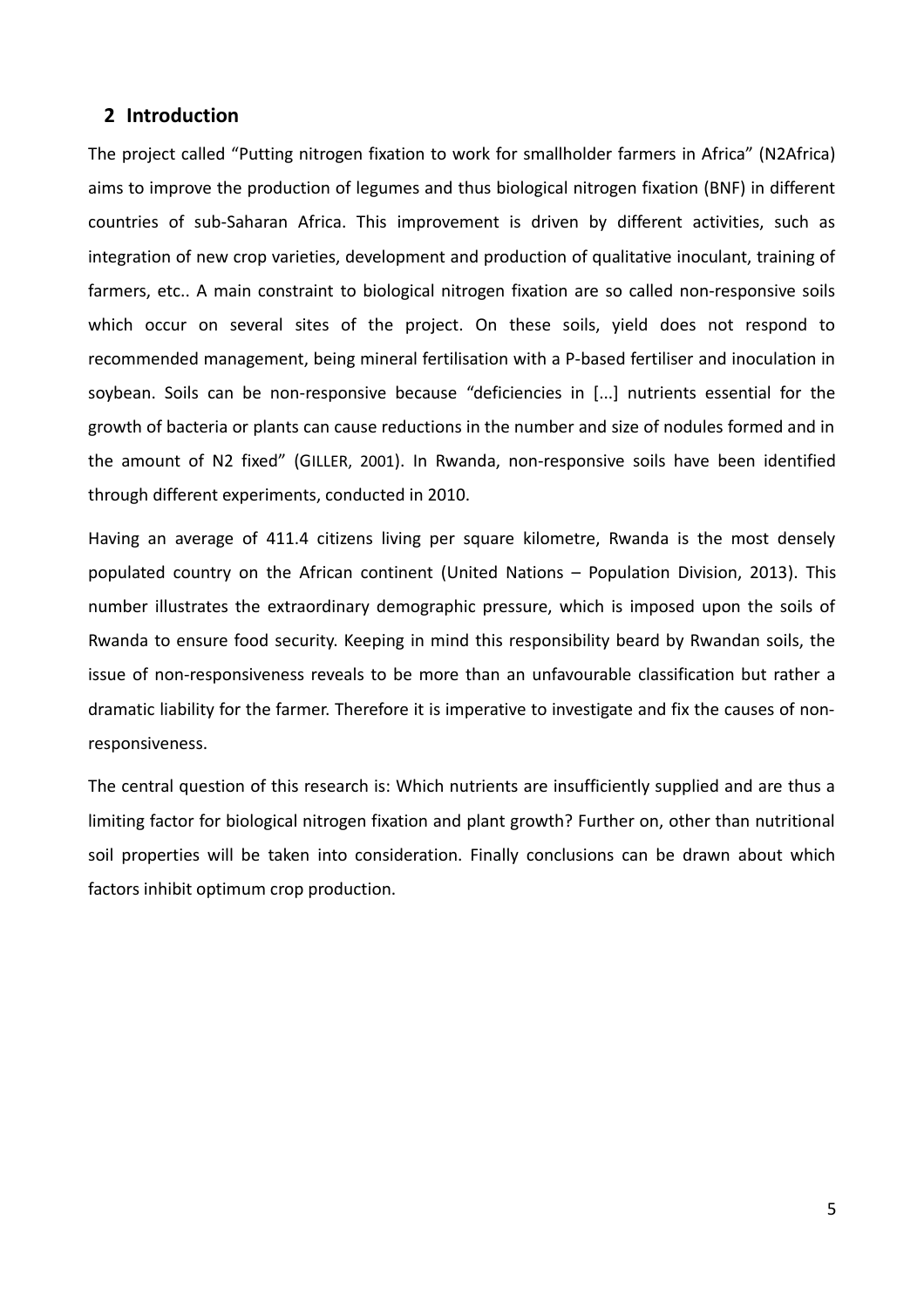## **3 Material and methods**

#### **3.1 The double pot technique**

The double pot technique has been developed by JANSSEN (1974) and represents a method for easy and "rapid identification of the nutrients which are in short supply in soils." The principle of this technique is to provide two different sources for nutrient-uptake, which the plant can access simultaneously. The first source is the test-soil itself; the second one is a defined nutrient solution. By omitting one selected nutrient in the solution, the plant is forced to draw this nutrient from the soil. If the soil does not supply this omitted nutrient the plant will suffer from deficiency symptoms, such as limited growth and leaf-chlorosis. These symptoms will be visible already in early growth stages, so that conclusions about further development and yield can be inferred already after a few weeks.

An upper pot (pot 1, figure [1\)](#page-5-0) contains the test-soil. It is located upon the pot of the nutrient solution (pot 2). Pot 1 has holes in its bottom to let the roots penetrate into the nutrient solution; whereas pot 2 has a lid to support the weight of pot 1. Between the surface of the nutrient solution and the bottom of pot 1 there is an air space of approx. 1cm to supply oxygen for the roots.

#### **3.2 Experimental design**

The trial was set up in a greenhouse of the Rwanda Agriculture Board (RAB) of the southern province in Rubona (Huye). It had a completely randomised block design with four replicates and altogether it contained 432 treatments. Parts of a common sewage pipe with 9 cm diameter served as upper pots. Small pieces of mosquito-net were taped to their bottom, to prevent the *pot design*



<span id="page-5-0"></span>*Figure 1: Illustration of the double*

soil from falling into the solution, but providing passage for the roots. As bottom pots small plastic pots of 2 l volume were used. These pots were available in four different colours and each colour represented one replication. On February 9<sup>th</sup> three seeds of soybean were sown in each pot and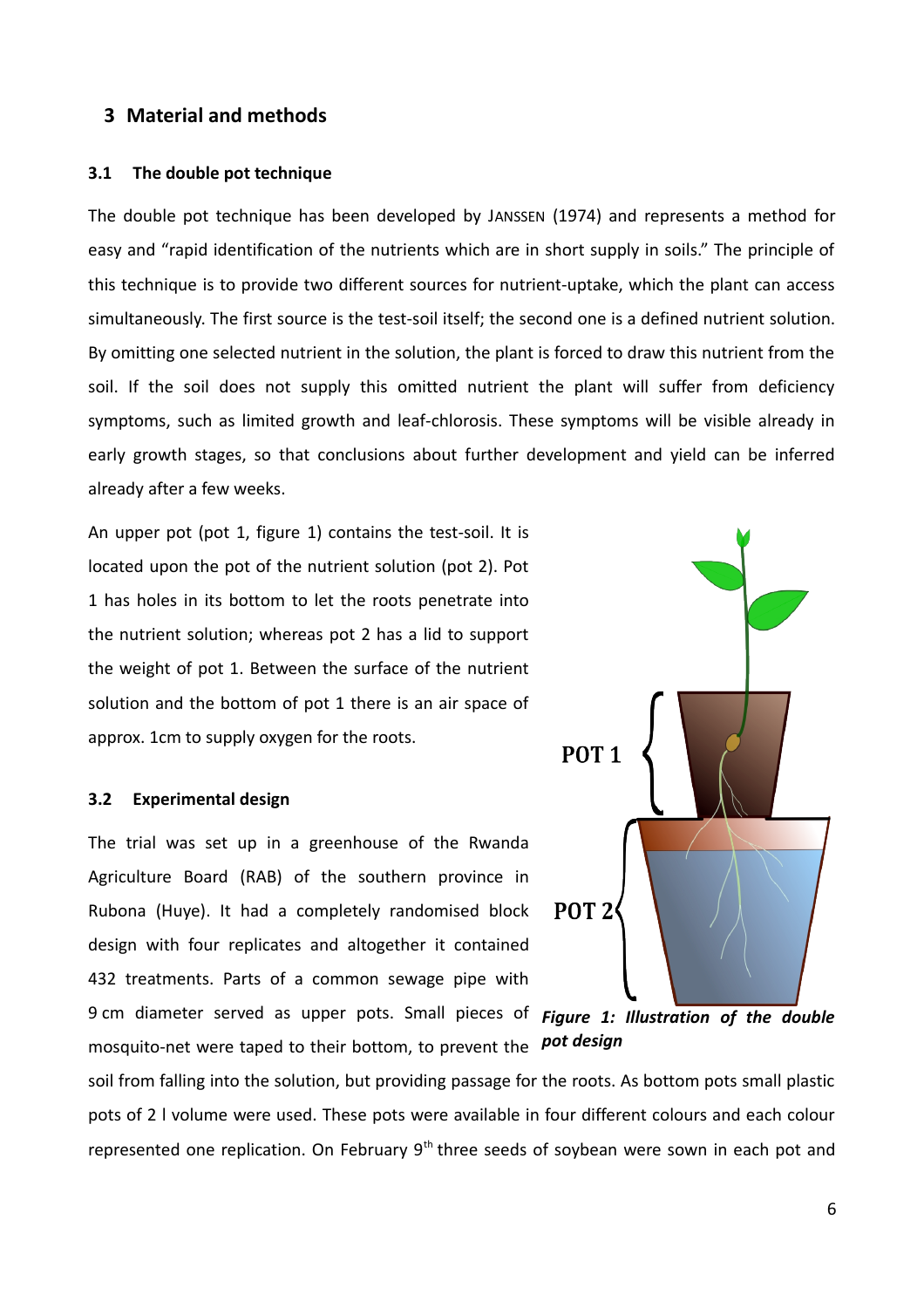five DAE they were reduced to a single plant per pot. During this time the pots were covered with a sheet of white paper to reduce evaporation. Seeds were inoculated with *Legumefix* inoculant by *Legume Technology Ltd.*. After thinning I added 40 g (80 g for Kawangire) of gravel, which had been obtained by sieving the soils. The variety of soybean I used is called TGX 1740-2F(SB19). A germination test revealed a germination rate of 94.6 %. The nutrient solutions have been renewed according to the harvests on February 27<sup>th</sup> and on March  $11<sup>th</sup>$ . The pH of the solutions was adjusted by using a 10 % HCl for acidic solutions (-K treatments) and a 0.1 molar NaOH for alkaline solutions (complete+N, complete, complete+lime, -P, -P+lime, -S and -MICRO treatments); the exact amounts and pH measurements are given in Appendix III. To provide equal conditions for all treatments it was necessary to keep the soils constantly at field capacity. To do so, the initial plan was to weigh five pots of each soil from every block every second day and thus to measure the evaporation and the missing amount of water. But the conditions in the greenhouse did not allow to wait two days between the watering and forced us to weigh them every day. The plants grew very fast and soon they started to influence the measurements. Thus they were not weighed anymore, but the average amount of water of the last measurements was simply added every day. The soil of Cyabingo (chapter 2..3.1) was somehow very problematic regarding the procedure of watering. It became too fast too dry and was simply too firm to soak again. So some holes were bored in the soil to increase its surface and thus allow more water to enter the compact aggregate. In early March we observed small, pale scars along leaf veins which we identified after some time as damages of thrips. To prevent further damage and influence on the experiment, we applied *LAMBDA CYHALOTHRIN 100 EC* all over the greenhouse.

#### **3.3 Experimental Factors**

#### **3.3.1 Description of the sites**

The experiment was designed as a two-factorial experiment. The first factor to be tested was the soil, which had four different treatments. Four different soils, from three different AEZ of Rwanda were collected and tested. One soil from the northern province around Rwaza (A), another one from the eastern province around Kayonza (D) and two soils from the southern province around Kamonyi (B, C). The samples were taken from the top soil (0–30 cm) in a W-pattern to ensure a representative sample of the tested field.

- A: Cyabingo Rwaza (northern province): S1° 34' 2.352" E29° 40' 44.22"
- B: Musambira Kamonyi (souther province): S1° 59' 31.308" E29° 51' 43.956"

7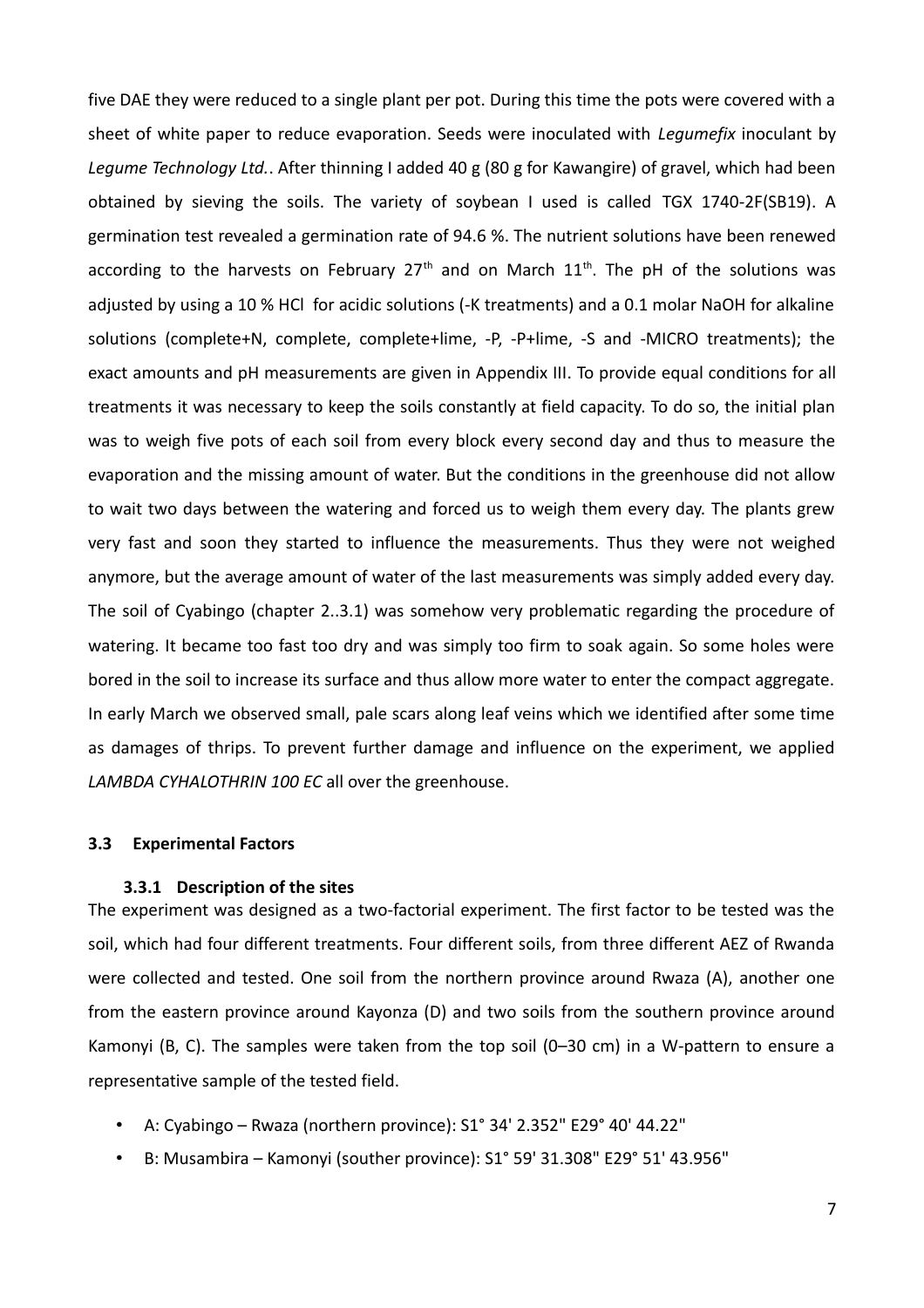- C: Nyarubaka Kamonyi (southern province): S2° 6' 25.992" E29° 48' 52.74"
- D: Kawangire Kayonza (eastern province): S1° 48' 29.196" E30° 27' 0.972"

Chemical and physical analysis of each soil were done by *Crop Nutrition Laboratory Services Ltd* at Nairobi in April 2013. Phosphorous content was assessed using the *Olsen*-method, nitrogen through *Kjeldahl*-digestion and other nutrients by *Mehlich* three stock solution. On every site, apart from Cyabingo, the trials to identify non-responsiveness of soil were conducted with soybean. Since the most important legume in the northern region is climbing bean, this was the test crop for the experiment in Cyabingo.

Cropping histories on the sites after the trials were as shown below:

Cyabingo: maize  $\rightarrow$  peas  $\rightarrow$  fodder crops

Musambira: pineapple

Nyarubaka: maize intercropped with bush bean; cassava

Kawangire: maize intercropped with beans  $\rightarrow$  Irish potatoes  $\rightarrow$  sorghum  $\rightarrow$  soybean; cassava

#### **3.3.2 Nutrient treatments**

The second factor were different nutrient solutions, used to reveal nutrient deficiencies in the soil.

Eight different nutrient treatments were integrated, namely:

- 1. Control (only distilled water)
- 2. Complete + nitrogen
- 3. Complete
- 4. -P
- 5. -K
- 6. -Mg
- 7. -S
- 8. -Micronutrients

Only the second treatment (complete  $+ N$ ) provided an additional nitrogen source, all other treatments had a nitrogen free solution. This was due to indications of nitrogen deficiencies in preliminary double-pot experiments (van der Starre, 2012; Foli, 2012). A Ca omitting treatment has not been integrated, since plant roots do not grow into Ca deficient solutions (JANSSEN, 1970). Besides, most Rwandan soils were described as sufficiently supplied with Ca (VANDER ZAAG et. al, 1983). The concentration of nutrients is derived from a standard *Hoagland solution* in a half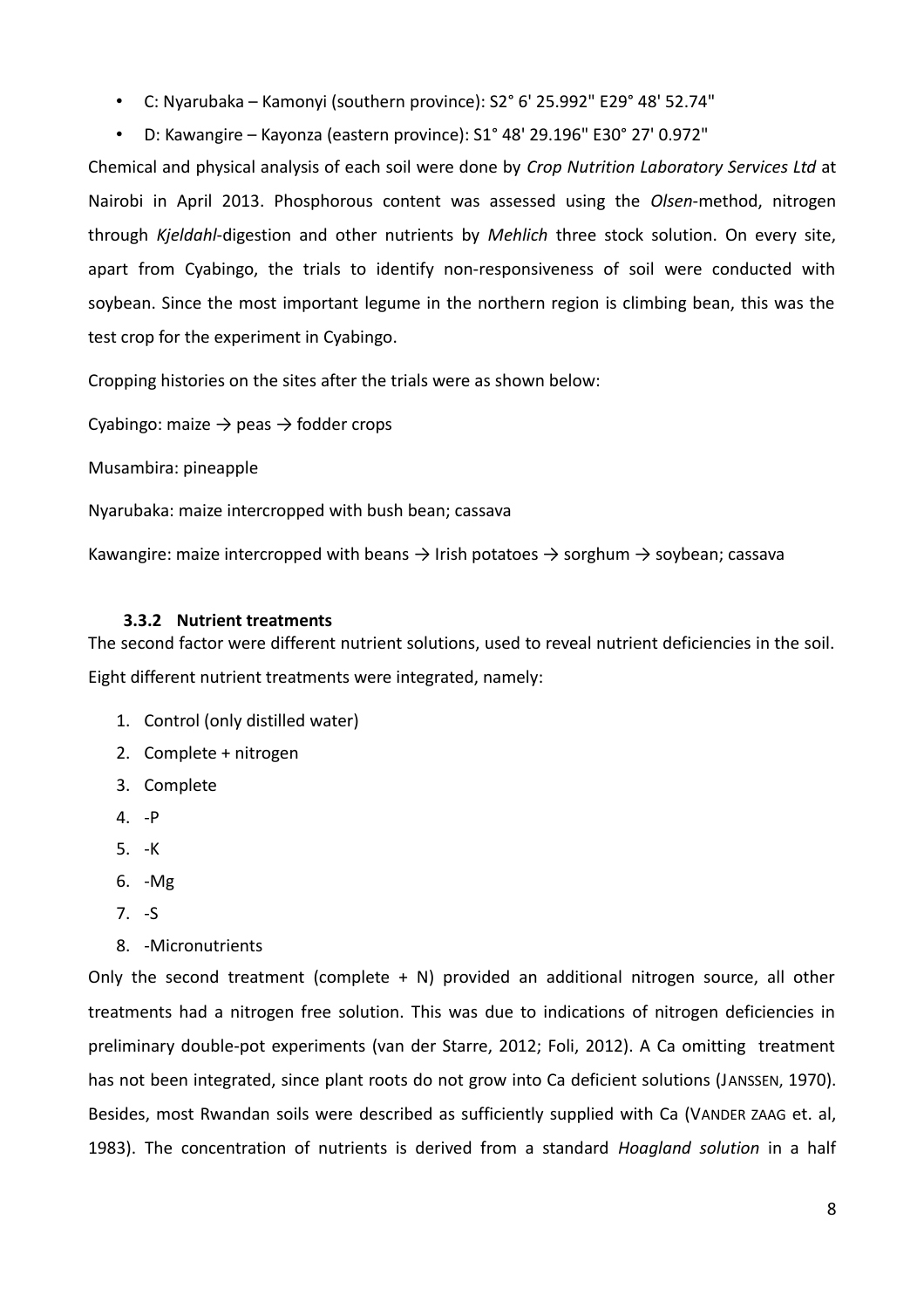dilution and modified for the specific use with soybeans (PARADISO et al. 2012); the ion concentration in the complete+N treatment was (in mM): N 7.5, P 0.5, K 3.0, Ca 2.5, Mg 1.0, S 1.0; (in μM): Fe 60.0, Mn 7.4, Zn 0.96, Cu 1.04, B 7.13, Mo 0.01. All other treatments have the same composition, apart from their specific omitted nutrient; their exact concentrations and amounts per pot are shown in appendix. II.

In addition to the given factors, separate lime treatments were integrated for soils with a pH below 5 (Cyabingo and Musambira). The lime was only applied in the complete treatment and the -P treatment, since P was expected to be a major restricting factor and it may be a reason for nonresponsiveness. Lime treatments were marked with a star:

- 3\* Complete + lime
- $4^*$  -P + lime

To determine the exact pH of the soils I have conducted own measurements with a 0.01molar solution of CaCl<sub>2</sub>. On the basis of the measured values (Appendix III), lime was added to the soils of Cyabingo and Musambira. To calculate the necessary amount of lime a buffer curve as described by JOHNSTON and ASKIN (2005) was created (Appendix III). A second pH measurement at the end of the trial revealed an increase of the pH to 5.4 for the soil of Cyabingo and to 5.3 for Musambira, respectively.

#### **3.4 Measurements**

To determine relative growth rate, destructive biomass measurements were done at three growth stages. The first harvest date was at 14 DAE, the second at 26 DAE and the final harvest at 34 DAE. For each harvest date the following measurements were taken: stem height, aboveground biomass, root biomass, number of nodules and the number of active nodules out of four randomly chosen. Stem height has been measured from the base of the first root to the growing tip. The plants were oven dried at 70 °C for 48 h and afterwards their roots and shoots were weighed separately. The plain number of nodules was counted, regardless of their position and size. Then four nodules were randomly chosen and visually checked, if they were active or not. Nodule activity was assessed by slicing the nodules and noting their colour; active nodules have a deep red or pink colour, whereas inactive nodules are greyish (FAO, 1984). From 10 DAE on, we made visual observations of deficiency symptoms and recorded them. To analyse the nutrient content of the plants, four replicates of each treatment were collected, grind to a homogeneous sample and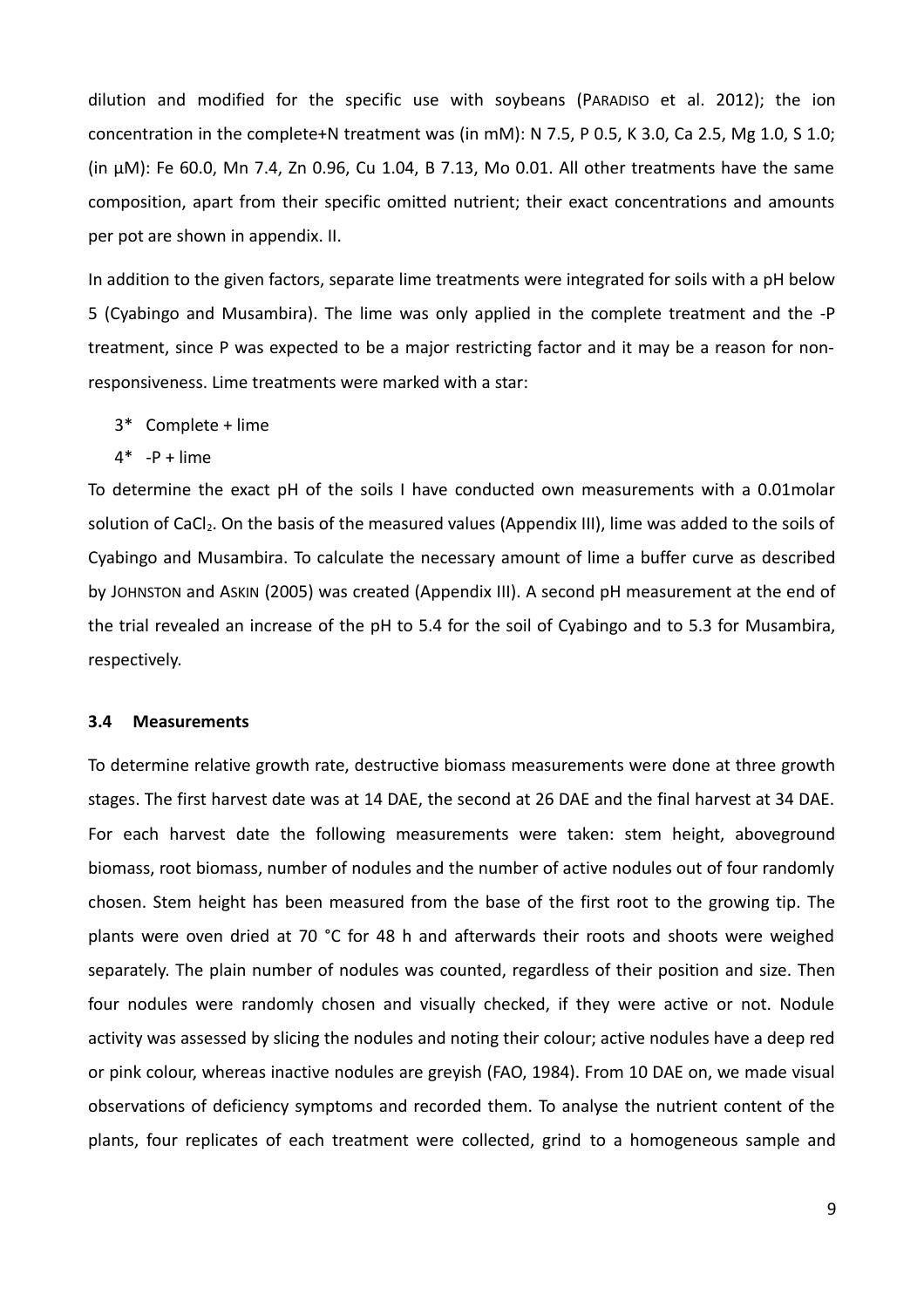analysed by *Crop Nutrition Laboratory Services Ltd* at Nairobi for all nutrients using *ICP* analysis. The nutrient contents in the plants allow to compare the availability of single nutrients.

#### **3.5 Mathematics and statistical analysis**

According to JANSSEN (1974) the single nutrient treatments should be compared to the complete treatment, which has theoretically the highest biomass accumulation, due to optimal conditions for growth. The parameter to express the relationship between nutrient treatments and complete treatment is called "sufficiency quotient" (SQ). This quotient is derived from the "relative growth rate" (RGR), which reflects the relative net growth during a certain period of time and is calculated by using equation (1) (RGR =  $R_s$ ;  $S$  = aboveground biomass;  $t$  = time). Equation (2) is the integration of equation (1) and shows the mean value of the RGR within the period of two dates. The ratio of the RGR of a nutrient treatment ( $(R_s)_{\kappa}$ ; in this case -K treatment) and the RGR of the complete solution ( $(R<sub>s</sub>)<sub>c</sub>$ ) is called the sufficiency quotient ( $SQ<sub>p</sub>$ ) and shown in equation (3). If the sufficiency quotient is multiplied by 100, it reflects the percentage growth of a treatment compared to the complete treatment.

(1) 
$$
R_S = \frac{1}{S} \frac{dS}{dt}
$$
  
\n(2)  $R_S = \frac{(lnS_2 - lnS_1)}{(t_2 - t_1)}$   
\n(3)  $SQ_p = \frac{(R_S)_{-K}}{(R_S)_{C}}$ 

The experiment was randomised using random numbers of OpenOffice.org Calc (version 3.4.1). The statistical analysis and the graphics were made with the programming language R (version 2.15.1). The packages for graphical illustration were "Hmisc" (version 3.10-1.1) and "gplots" (version 2.11.0). Every tested factor was analysed separately for each soil with a univariate ANOVA with a significance level of  $\alpha$  = 0.05. The normality and the homogeneity of variance of the residuals have been tested with the Shapiro-Willk-Test and the Levene-Test, respectively. In case of violating the homogeneity of variance a *log(y)*- or *sqrt(y)*-transformation was made, to adjust the data. If there was only a violation of normality, data were not transformed, since the experiment was completely randomised and hence normality generally assumed (STEVENS, 1999). Outliers were not considered in the ANOVA, but they may be the reason for extraordinary width of error bars. Outliers were defined as shown in equation (4):  $x =$  value of data,  $Q_1 =$  lower quartile  $Q_3 =$  upper quartile, *IQR* = interquartile range.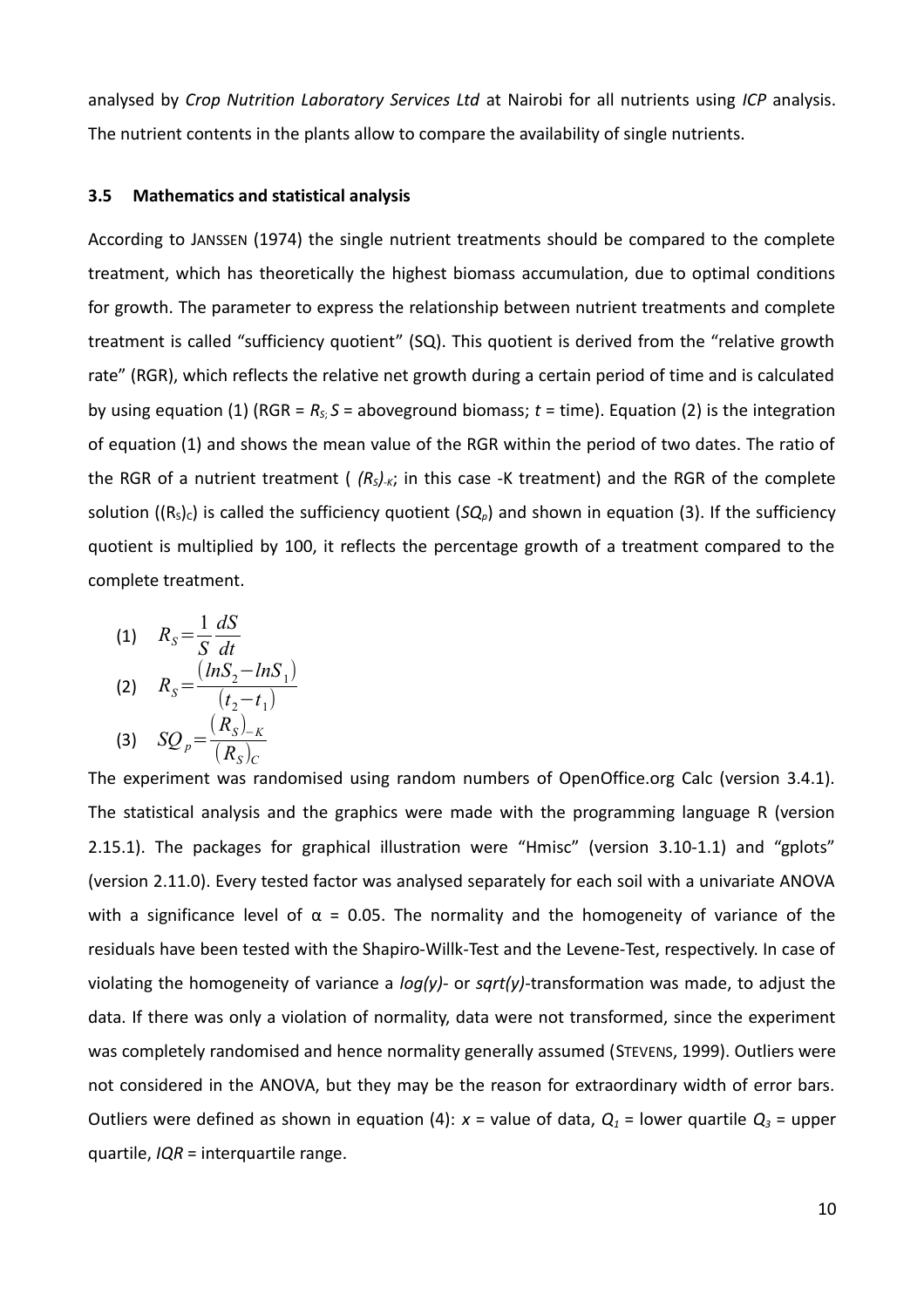$$
(4) \quad (Q_3+1.5*IQR)
$$

Successively a multiple paired comparison of the means was performed with the Tukey-HSD-Test and illustrated with letters using the package "multcompview" (version 0.1-5). A non-linear regression showed the relation of aboveground biomass and stem height. No ANOVA was performed for the data of activity of nodules, since they were not assessed as metric values. Lime treatments were only compared to the corresponding treatment without lime and not to other nutrient treatments, since liming is another experimental factor. Nevertheless, lime treatments are shown in every figure and table to display their performance.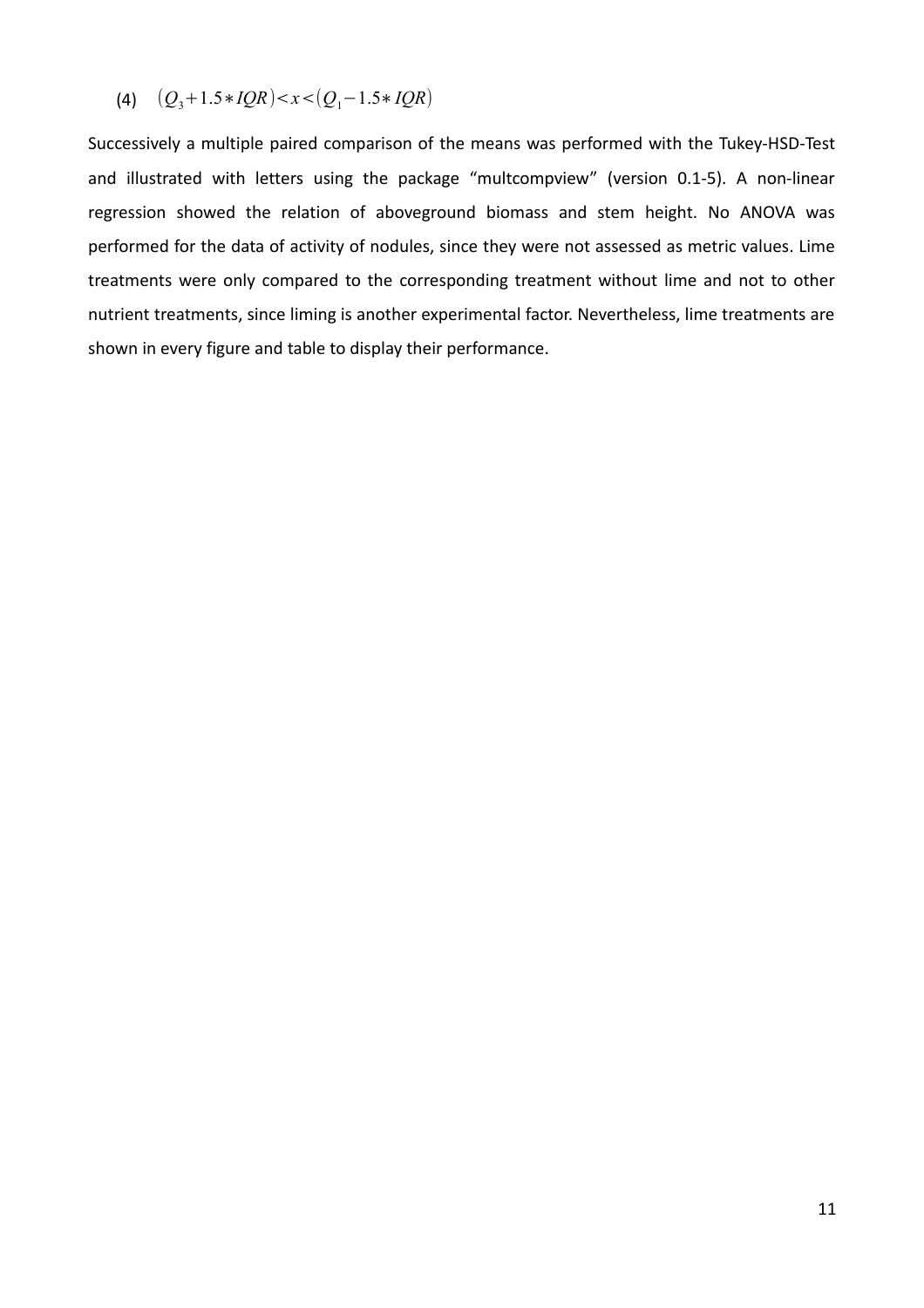## **4 Results**

#### **4.1 Soil analysis**

Table [1](#page-11-0) reflects the soil characteristics assessed by the analysis of *Crop Nutrition Laboratory Services Ltd* at Nairobi. The analysis of the laboratory was conducted in de-ionised water only and reveals a pH below 5 only for Musambira. In contrast, the analysis at RAB Rubona conducted with a pH-meter in a 0.01 mol/l solution of KCl showed a pH below 5 for Musambira and Cyabingo. According to the FAO (2006) the soil textures are classified as sandy clay loam (SCL) for Cyabingo and Nyarubaka, sandy clay (SC) for Musambira and clay (C) for Kawangire. However, during the experiment I had the impression, that Cyabingo was the soil hardest to handle and seemed to have the highest clay content. The soil analysis report included an interpretation of the given data, which classified all soils to have a "low" potassium content. Besides, the soils of Cyabingo and Musambira were classified to be insufficiently supplied with phosphorous, calcium, magnesium and nitrogen; additionally Musambira had a "low" organic carbon content. The Ca:Mg ratio has been evaluated as "low" for every soil.

|              | рH     | P.   | К   | Ca                      | <b>Mg</b> | Na   | EC(S) | C    | N           |      | <b>CLAY SAND</b> | <b>SILT</b> |
|--------------|--------|------|-----|-------------------------|-----------|------|-------|------|-------------|------|------------------|-------------|
| <b>Sites</b> | (H, O) |      |     | ppm                     |           |      | uS/cm |      |             | ℅    |                  |             |
| Cyabingo     | 5.01   | 8.4  | 119 | 1300 216 26.5           |           |      | 93    |      | $2.33$ 0.12 | 32.9 | 45.1             | <b>22.0</b> |
| Musambira    |        |      |     | 4.61 3.2 93.7 78.4 22.5 |           | - 19 | 56    |      | 1.42 0.09   | 40.9 | 55.1             | 4.0         |
| Nyarubaka    |        |      |     | 6.14 61.0 61.3 513      | 144 27.8  |      | 65    |      | $2.27$ 0.20 | 20.9 | 67.2             | 12.0        |
| Kawangire    | 5.99   | 82.6 | 116 | 2620                    | 509       | 32.2 | 95    | 3.48 | 0.21        | 48.9 | 37.1             | 14.0        |

<span id="page-11-0"></span>*Table 1: Nutrient contents and soil properties*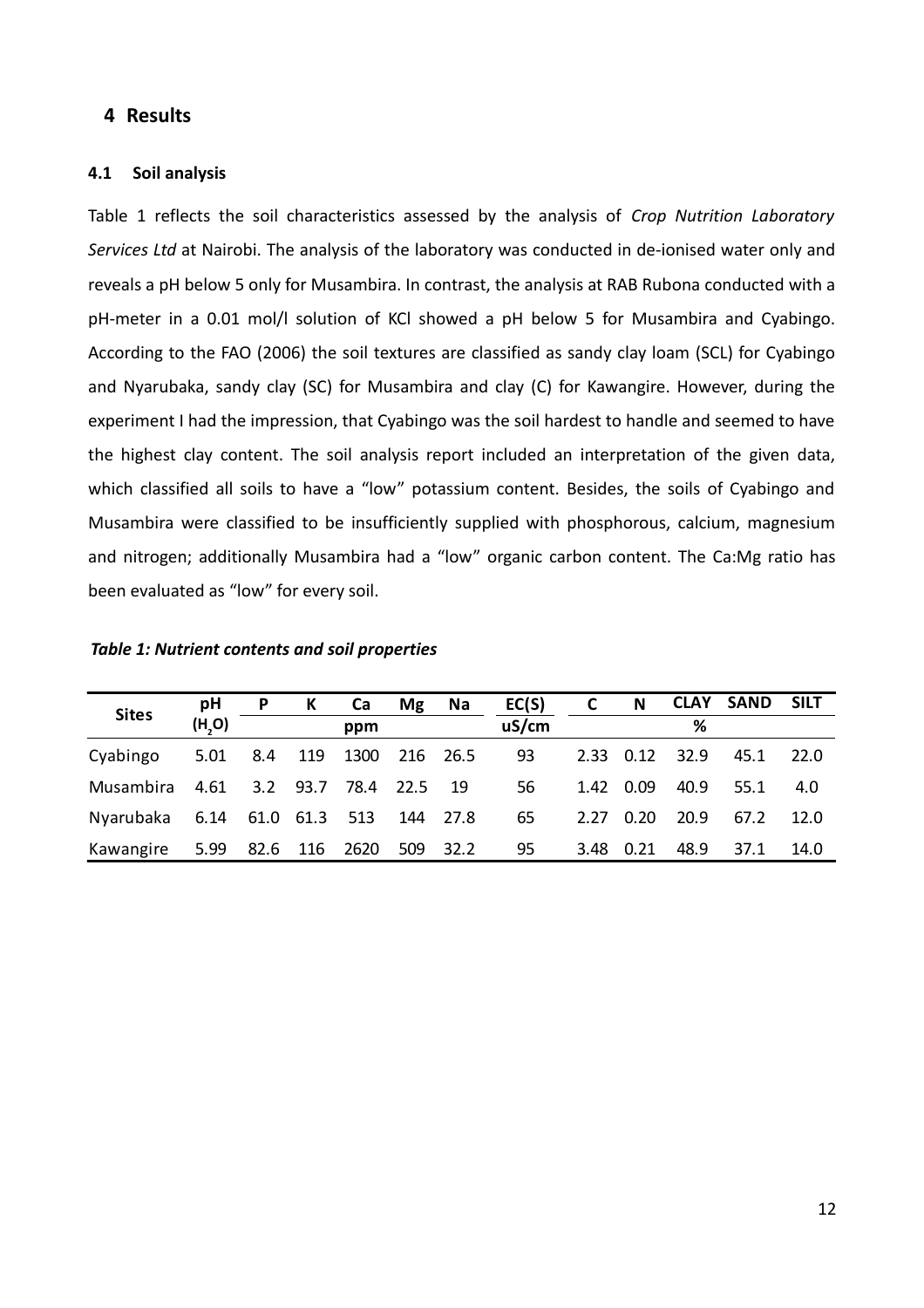### **4.2 Visual observations**

<span id="page-12-0"></span>

*Figure 2: Deficiency symptoms; A (-K, Kawangire), C (-K, Nyarubaka): Potassiom deficiencies, B (-Mg, Cyabingo): Magnesium deficiency, D (complete+N, Nyarubaka): Nitrogen defeciency, E (Kawangire): Comparison of treatments*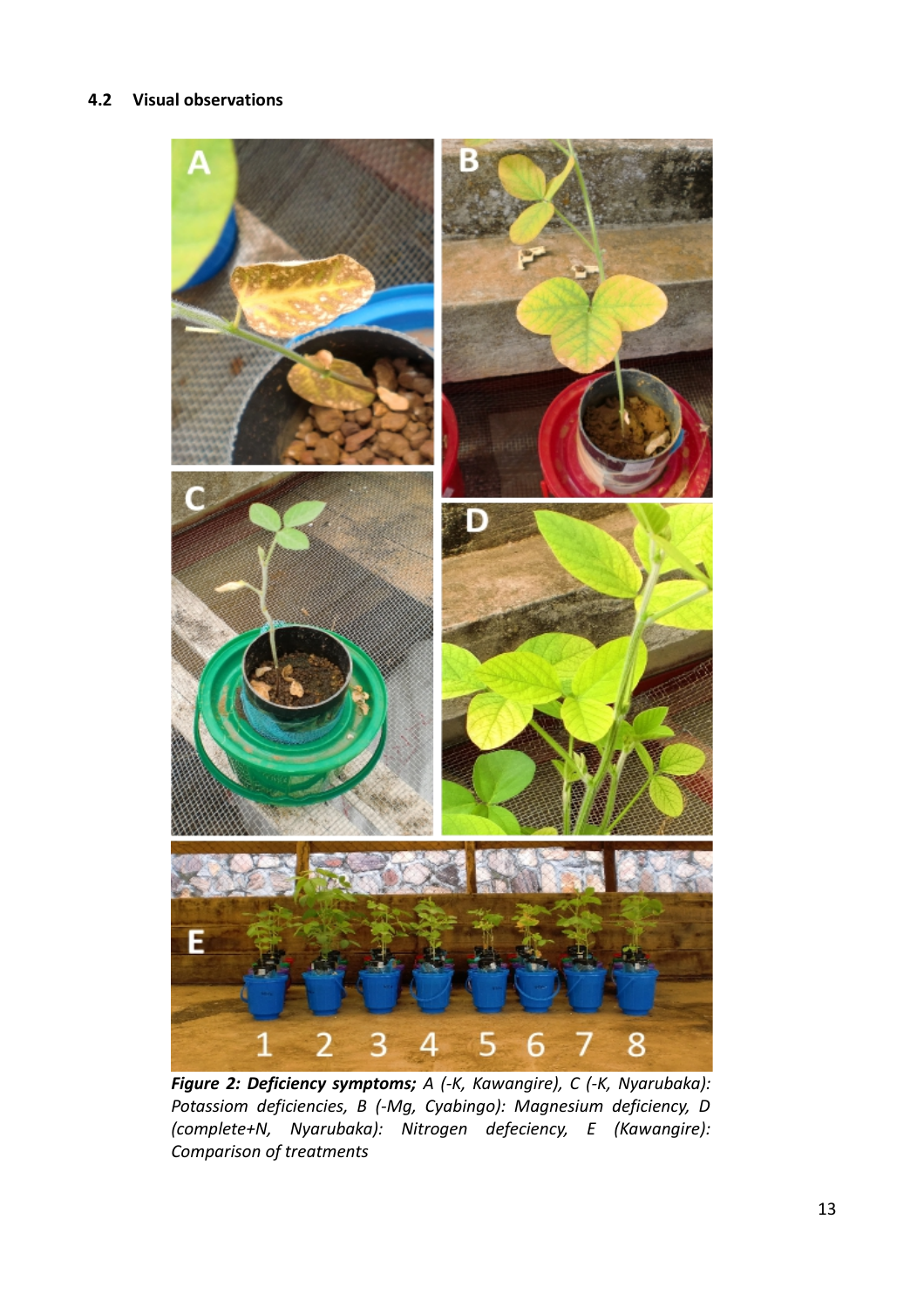First visual symptoms occurred 12 DAE in -K treatments and were constant during the whole experimental period. Those were visible as pale and yellow chlorosis on the whole leaf and strong necrosis on the leaf edges (figure [2\)](#page-12-0); finally old leafs were shed. These symptoms occurred across all -K treatments of every soil and even scattered across other treatments; especially -Mg treatments. Generally K deficiency symptoms were also visible in -Mg treatments and the other way around. Mg deficiency symptoms occurred in almost every -Mg treatment and were strongest in treatments of Cyabingo and Musambira. Different symptoms, which were identified as Nitrogen and Magnesium deficiency symptoms occurred scattered among different treatments, but strongest in complete+N treatments, due to its excessive growth.

#### **4.3 Plant tissue analysis**

The analysis of nutrient contents in plant tissue allows to compare the nutrient availability of the different treatments. To compare the availability of one particular nutrient, it is important to consider the complete treatment, which has the highest availability for every nutrient, the control, which reflects the nutrient availability of the testsoil and the specific treatment, which omits this nutrient (table [2\)](#page-13-0). Regarding the first, the nitrogen concentrations shows that -K treatments performed extremely badly in acid soils. Their nitrogen concentration was even lower than the control treatment and the complete treatment was 143 % and 81 % higher for Cyabingo and Musambira, respectively. The lowest nitrogen content from Nyarubaka had the control treatment and from Kawangire the -Micro treatment. Comparing the nitrogen contents of the complete+N and the complete treatments displays, that the nitrogen fertilized treatment has a higher nitrogen concentration only in one case (Musambira), in another (Kawangire) it is even lower. The analysis of phosphorous content revealed extremely low values in -P treatments of every soil. The complete treatment of Musambira has a 24.57 times higher concentration than the -P treatment. Liming had no observable effect on the availability of phosphorous. The full results of ICP analysis, including micronutrients are shown in appendix V.

<span id="page-13-0"></span>*Table 2: Nutrient concentration of plant analysis; Compl= Complete; Contr= Control; Treat= Treatment; Values in the column "Treat" are the concentrations of those treatments, in which the particular nutrient was omitted.*

| <b>Nutrients</b> | Cyabingo |       |       | <b>Musambira</b> |       |       | <b>Nyarubaka</b> |       |       | Kawangire |       |       |
|------------------|----------|-------|-------|------------------|-------|-------|------------------|-------|-------|-----------|-------|-------|
|                  | Compl    | Contr | Treat | Compl            | Contr | Treat | Compl            | Contr | Treat | Compl     | Contr | Treat |
| $N$ [%]          | 2.41     | 1.36  |       | 2.46             | 1.62  |       | 2.67             | 1.62  |       | 3.47      | 2.36  |       |
| P[%]             | 1.21     | 0.09  | 0.18  | 1.72             | 0.12  | 0.07  | 1.14             | 0.30  | 0.16  | 1.12      | 0.32  | 0.23  |
| $K[\%]$          | 3.02     | 0.74  | 1.28  | 3.25             | 0.98  | 1.64  | 2.79             | 1.13  | 1.87  | 2.79      | 1.03  | 0.99  |
| Mg [%]           | 0.39     | 0.51  | 0.23  | 0.42             | 0.15  | 0.09  | 0.39             | 0.48  | 0.24  | 0.44      | 0.79  | 0.39  |
| S[ppm]           | 0.36     | 0.18  | 0.17  | 0.46             | 0.12  | 0.23  | 0.32             | 0.09  | 0.08  | 0.34      | 0.19  | 0.17  |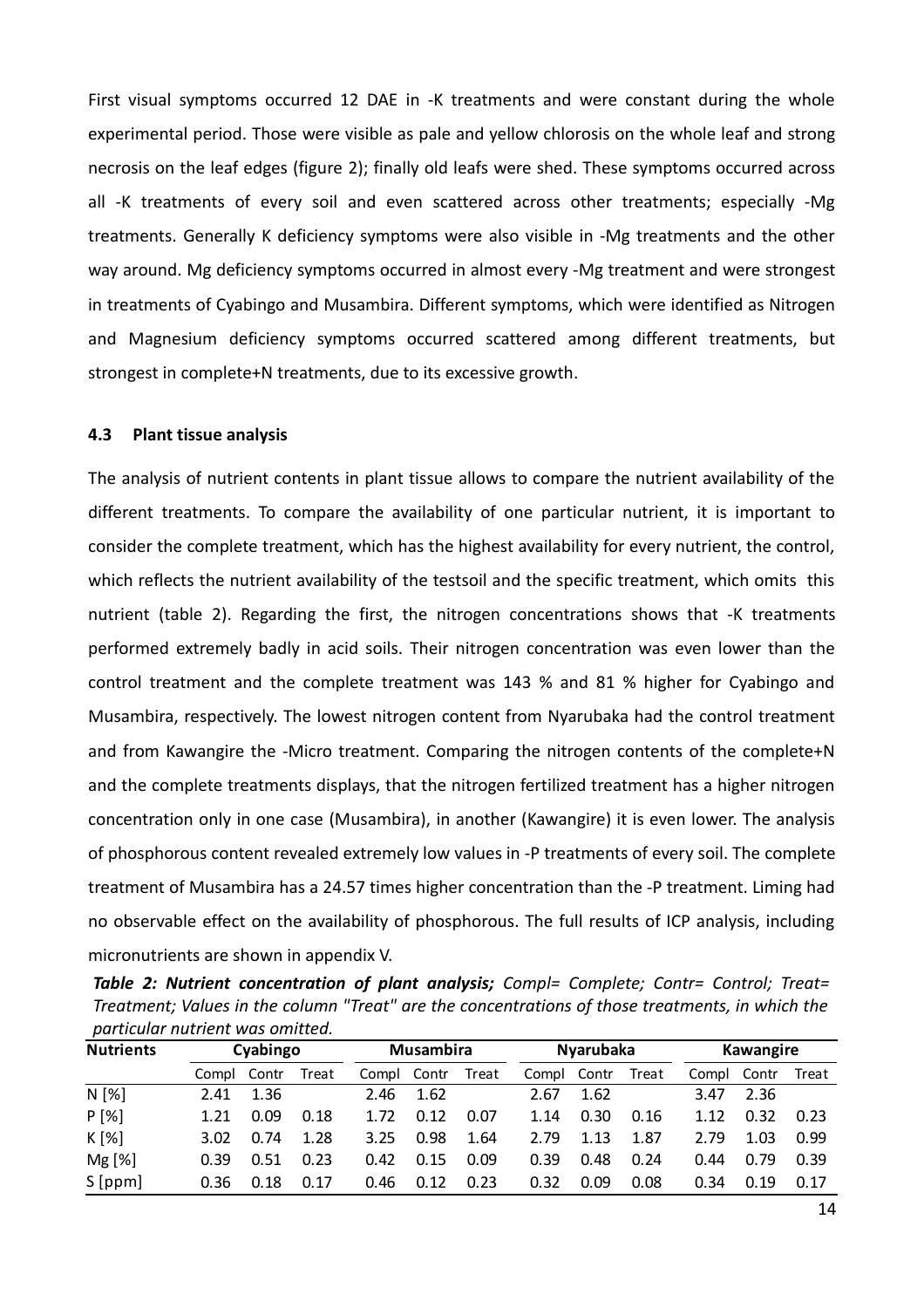#### **4.4 Stem height**

The stem height should be an equivalent to the descriptions of JANSSEN (1974), who used the leaf length of maize to determine the sufficiency quotient. However, preliminary experiments have shown that the stem height is not an appropriate indicator for RGR (van der Starre, 2012). Nevertheless there are stable allometric dependencies between stem height and stem biomass of soybean (REDDY et al., 1998), which show its suitability as growth indicator. The data from this experiment and the relationship between stem height and aboveground biomass are well described by a logarithmic function (figure 3). A non-linear regression using the model formula  $f(x) = a * ln(x) + b$  estimated the parameters a= 98.313 (P < 0.001) and b=308.369 (P < 0.001).



However, there is no scientific principle for using this model, it has simply been chosen by visual estimation.

Regarding the average stem height of all soils, complete+N treatments had a significantly increased height compared to all other treatments (table [3\)](#page-15-0). The only soil which shows no significant differences between the treatments is the soil of Nyarubaka. Whereas the soil of

*Figure 3: Non-Linear Regression of Biomass and Stem Height*

Musambira does not show significant differences for complete, -P, -S and -Micro compared to complete+N. In the whole experiment, the -Micro from Cyabingo is the only treatment without Nitrogen, which is significantly higher than the control. All the treatments of the soil from Kawangire but -S are different from complete+N, which has the tallest average height of all treatments of the whole experiment (566 mm). The lowest value has -K from Musambira (148 mm). Liming did not have a significant effect but treatments of complete + lime had a taller stem than complete without lime in both soils.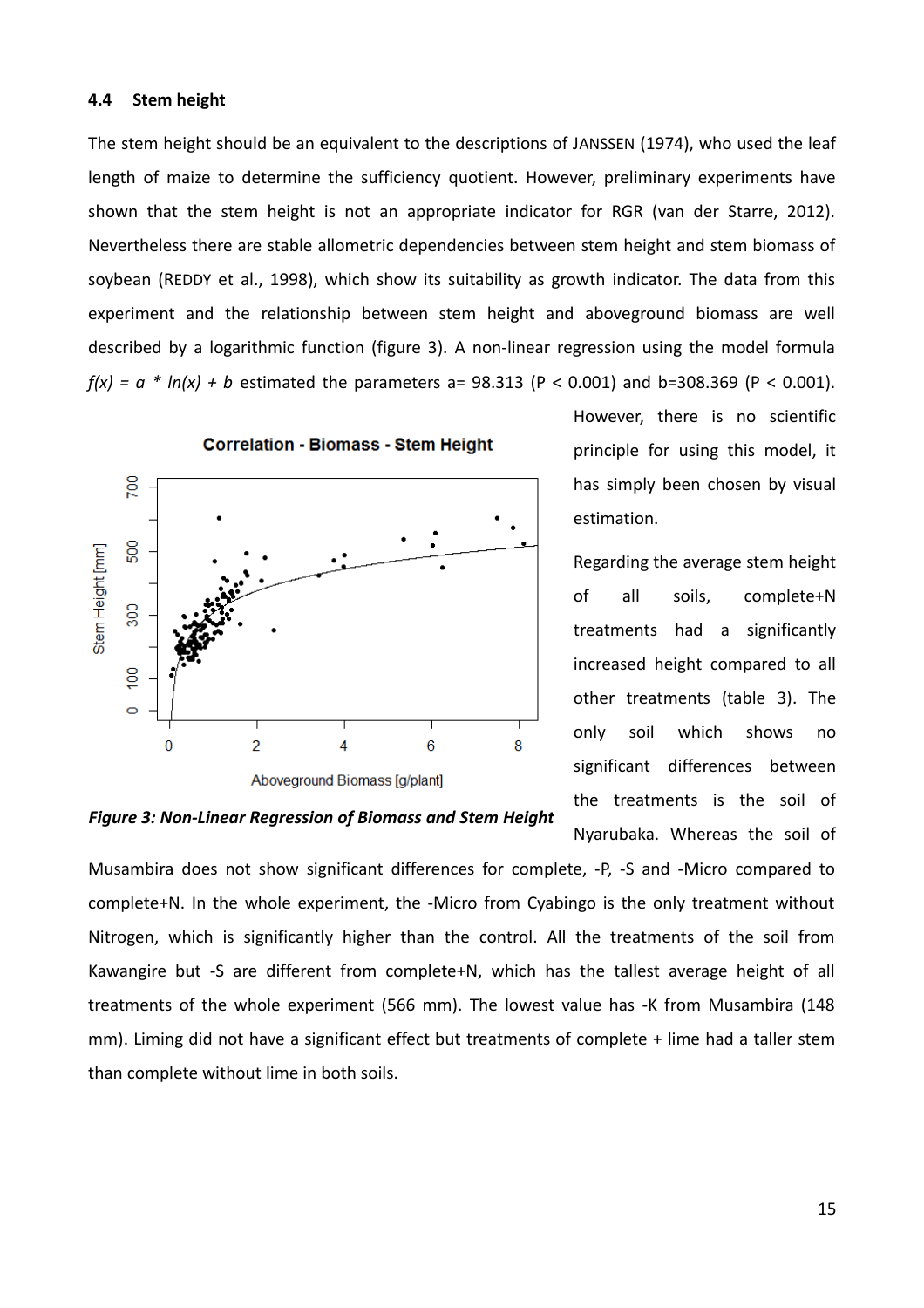| . .<br><b>Treatment</b> | Cyabingo          | <b>Musambira</b>  | <b>Nyarubaka</b> | <b>Kawangire</b> | Average          |
|-------------------------|-------------------|-------------------|------------------|------------------|------------------|
|                         |                   |                   | (mm)             |                  |                  |
| control                 | 193c              | 225ab             | 280a             | 294 b            | 248b             |
| complete +N             | 463a              | 375a              | 404 a            | 566 a            | 452a             |
| complete                | $270$ bc $\alpha$ | $231$ ab $\alpha$ | 309a             | 327b             | 284b             |
| -Р                      | $216$ bc $\alpha$ | $206$ ab $\alpha$ | 299 a            | 304b             | 299b             |
| -K                      | 247 bc            | 149 <sub>b</sub>  | 227 a            | 247b             | 213 <sub>b</sub> |
| -Mg                     | 187 <sub>bc</sub> | 188b              | 270a             | 307b             | 237b             |
| -S                      | 293 bc            | 216ab             | 276a             | 381 ab           | 271b             |
| -Micro                  | 318 ab            | 235 ab            | 258a             | 341b             | 270b             |
| compl + lime            | 278<br>$\alpha$   | 316<br>$\alpha$   |                  |                  |                  |
| $-P +$ lime             | 179<br>α          | 194<br>α          |                  |                  |                  |

<span id="page-15-0"></span>*Table 3: Stem Height; Treatments which are marked with the same letter within a column are not significantly distinct from each other at α=0.05. Lime treatments (3\*, 4\*) were analysed separately and are marked with Greek letters.*

#### **4.5 Nodulation**

Since nodules are the motor for biological nitrogen fixation, they are mandatory to supply the plant sufficiently with nitrogen and to prevent growth depressions. According to HARDARSON et al. (1989) not only nodules at the crown root zone but also nodules at lateral roots and at deeper roots are responsible for the amount of  $N_2$  fixed. Consequently the total number of nodules was counted to illustrate the nodulation exactly. On average only control, complete+N and -K treatments had significantly less nodules than complete treatments, whereas -Micro treatments which had the highest value of 40.7 nodules - are significantly higher than control, complete+N, -K and -Mg treatments (figure [4\)](#page-16-0). Liming had no effect on nodulation. Besides the number of nodules it is very important to consider their activity. By checking four nodules of each pot for their colour, we made a classification of five classes: 0%, 25%, 50%, 75% and 100% active. From these classes we derived the average activity of nodules. It is obvious that the complete + N treatments had the lowest average activity rate of all treatments (20.0%), whereas complete treatments had the highest average activity with 96.9% active nodules. But the average activities of control + lime, -P, -S and -Micro treatments were hardly lower than the one of the complete treatment. Besides the complete+N treatments, treatments of -P + lime, -K and -Mg showed an average activity below 75%.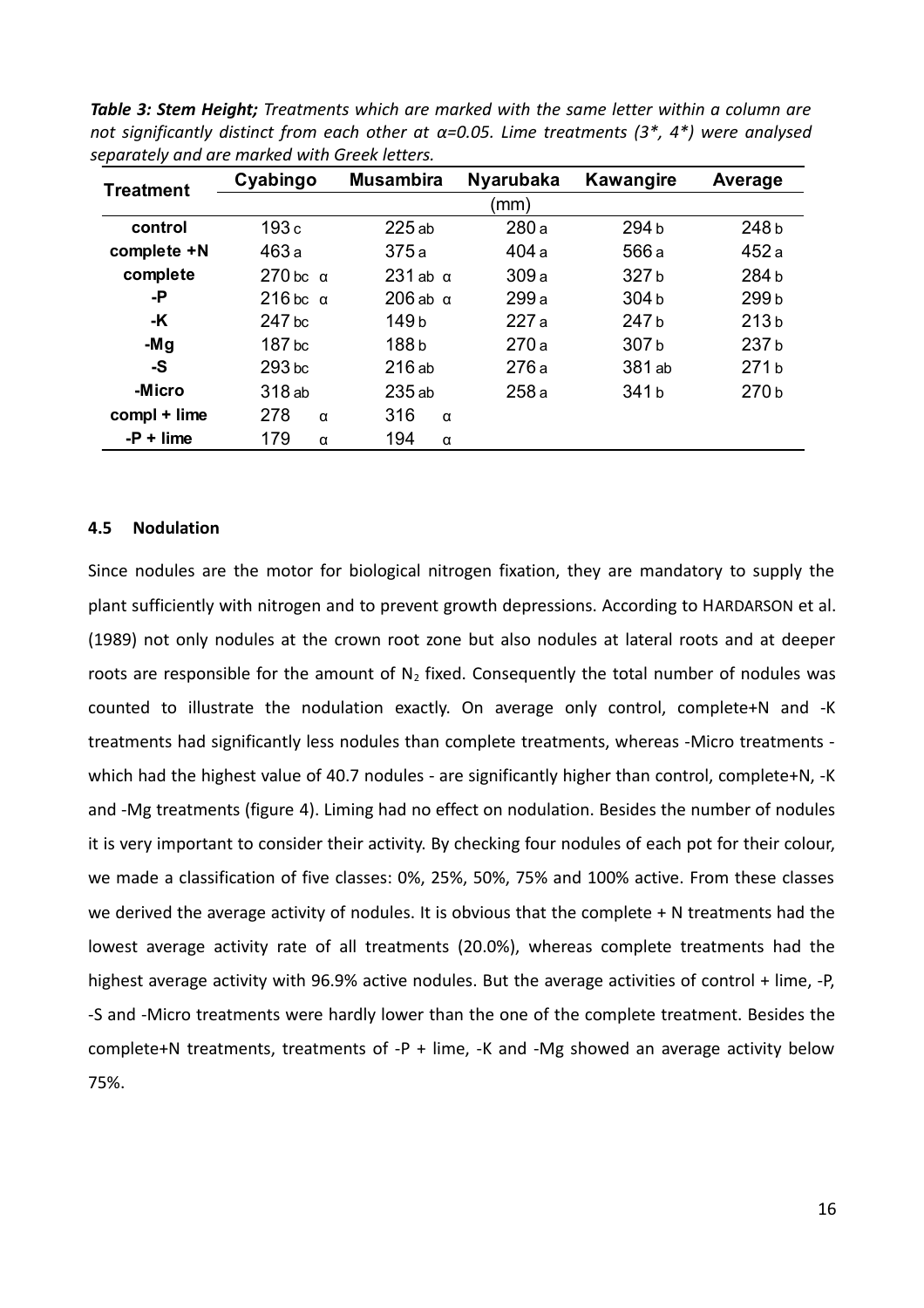

<span id="page-16-0"></span>*Figure 4: Average nodulation and estimated nodule activity of treatments; Red shades illustrate the number of nodules multiplied by their estimated activity. Lime treatments (3\*, 4\*) were not considered in the anova.*

#### **4.6 Aboveground Biomass**

The aboveground biomass reflects the vegetative growth and is the most important indicator for growth conditions and nutrient supply for the double-pot technique. During the experiment it was obvious that complete+N treatments of every soil had an extraordinary growth, which exceeded the growth of all other treatments for many times. The advantage of nitrogen fertilised treatments could already be observed at the first harvest date; their biomass production was significantly higher compared to most other treatments for the soils of Nyarubaka and Kawangire (figure [5\)](#page-17-0). From the second harvest every complete+N treatment was significantly higher than any other treatment for every soil. Finally the third harvest displayed the clear dominance of every complete+N treatment. Another significant observation made was the bad performance and the minor growth of -K treatments, which could be verified as well. Every complete+N, complete, -P and -S treatment at 34 DAE shows significant differences compared to the -K treatment, for Cyabingo and Musambira also the -Micro treatments. One can easily observe, that complete+N has always the highest and -K the lowest value; for each soil both are significantly distinct from the complete treatment at 34 DAE. The highest value has complete+N treatment from Kawangire (6.32 g), where the lowest has -K from Musambira (0.12 g). Liming had no visible effect on the soil of Cyabingo, but for the soil of Musambira complete + lime was clearly higher than complete without lime; there was no significant effect on -P treatment. None of the soils showed a significant difference between control and complete treatment.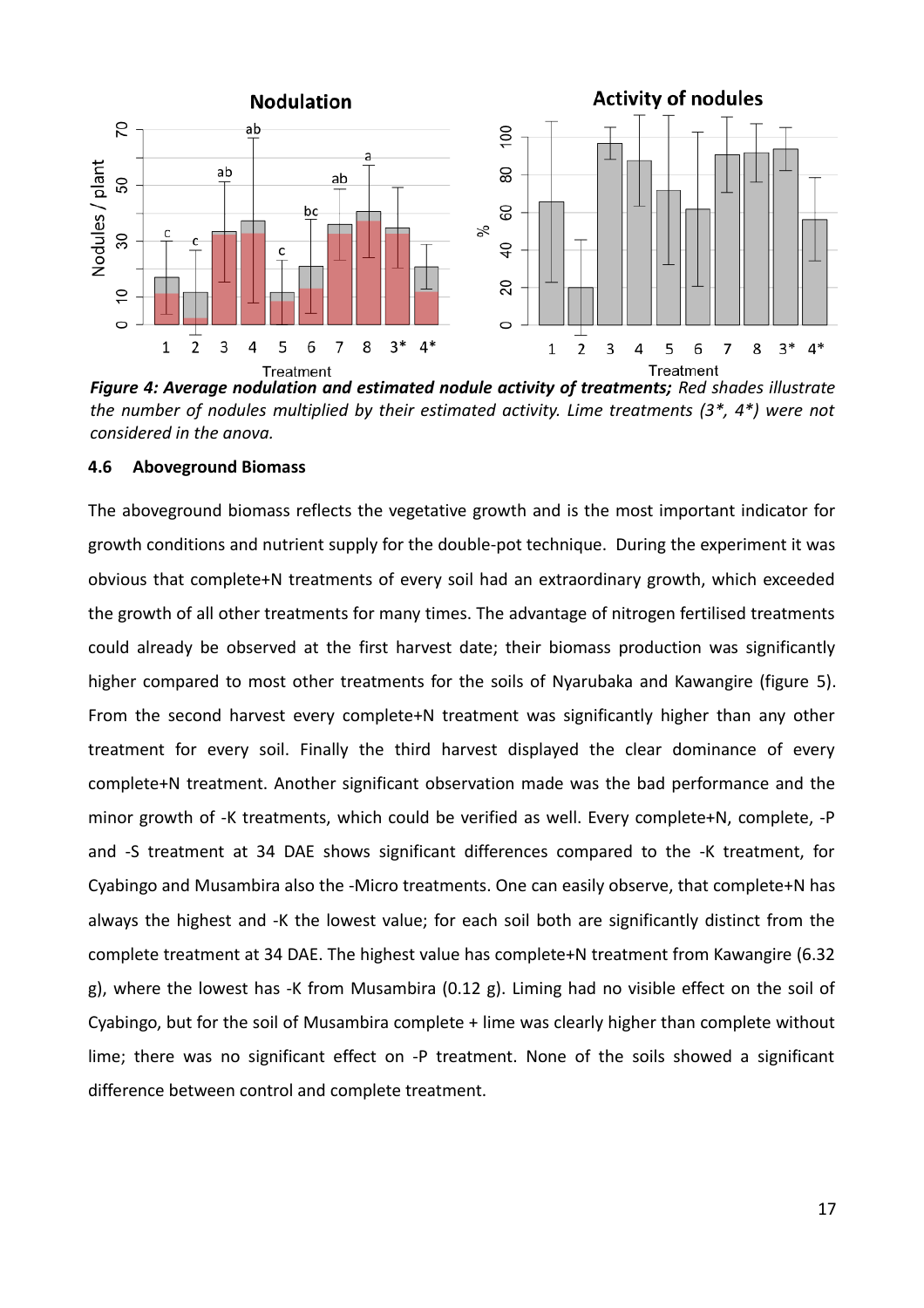

<span id="page-17-0"></span>*and harvest date are not significantly different from each other at α=0.05 (capital letters: 14 DAE, lowercase letters: 26 DAE, Greek letters: 34 DAE). Lime treatments (3\*, 4\*) were not considered in the anova.*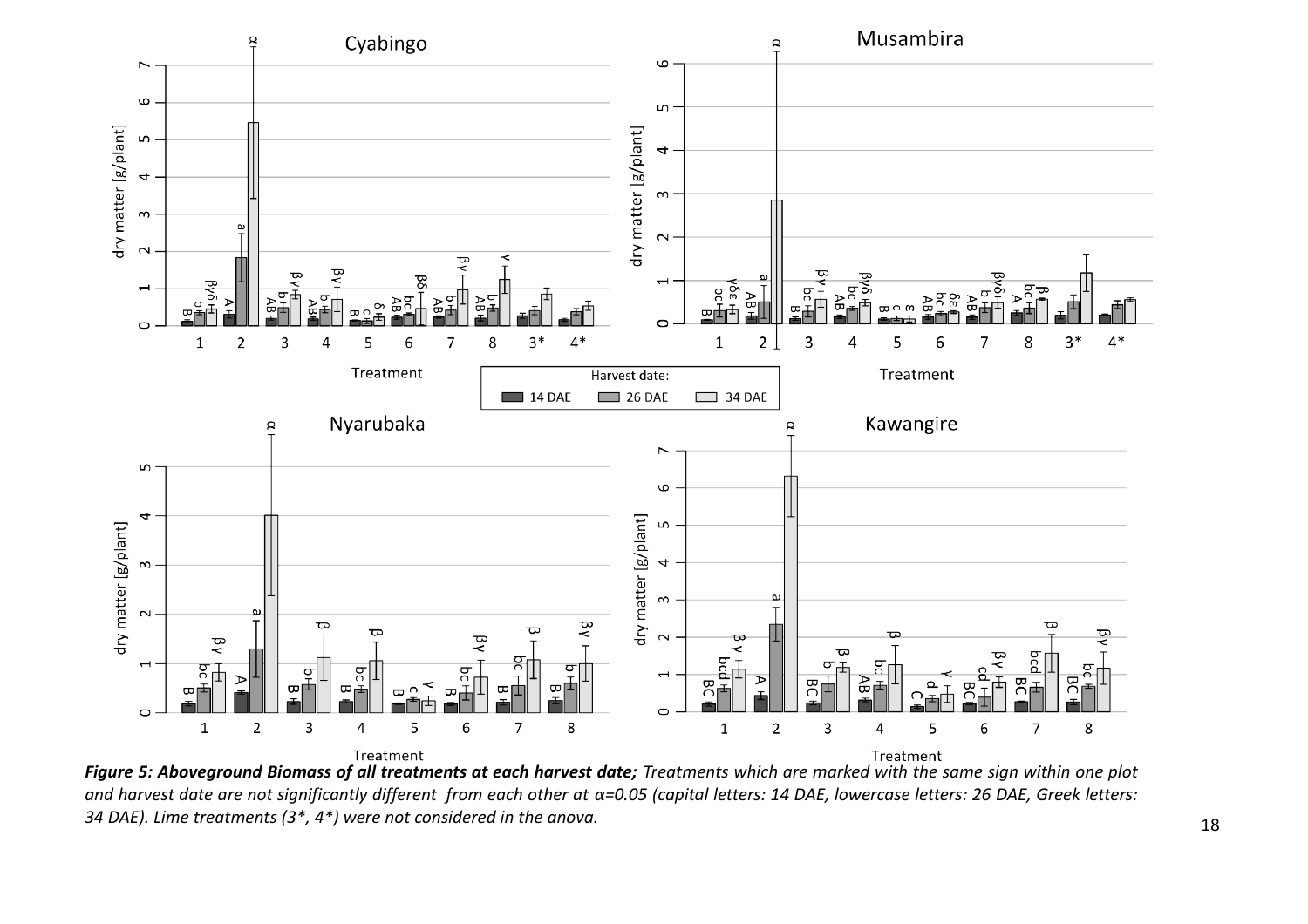#### **4.7 Sufficiency Quotient**

JANSSEN (1974) assumes that the relative growth rate, which reflects the relative growth of an individual plant between two points in time, serves as an indicator for an insufficient nutrient supply. Consequently a plant, which is sufficiently supplied with all nutrients, should have a maximum RGR. Following this principle, every treatment apart from complete+N and complete, should have a sufficiency quotient below 1. However this assumption has not always matched the results of this study (table [4\)](#page-18-0). Several treatments show an average SQ above 1: -Micro from Cyabingo, -S from Nyarubaka and Kawangire and the control from Kawangire. Also remarkable is that the control never significantly distincts from the complete treatment. For every soil, apart from Cyabingo, -K treatments have the lowest values; the one from Musambira is even negative (-0.130), which means that the biomass even decreased during the growing period. This can be deduced from shedding of the leaves of several treatments. The -K treatments of Musambira and Nyarubaka are even significantly lower than the control. -Mg treatments are generally low as well; in the case of Cyabingo it has the lowest SQ and in all other soils it is the second lowest. Lime treatments did not have a significant effect on the sufficiency quotient, compared to their corresponding treatment without lime.

| <b>Treatment</b> | Cyabingo            | <b>Musambira</b>       | <b>Nyarubaka</b>   | <b>Kawangire</b>   | Average             |
|------------------|---------------------|------------------------|--------------------|--------------------|---------------------|
| control          | $0.954$ bc          | $0.848$ ab             | 0.962 <sub>b</sub> | 1.064 ab           | $0.957$ abc         |
| complete+N       | 2.090a              | 1.393a                 | 1.443 a            | 1.546 ab           | 1.623 a             |
| complete         | 1.000 bc $\alpha$   | 1.000ab<br>αβ          | 1.000 <sub>b</sub> | $1.000$ ab         | 1.000ab             |
| -P               | $0.880$ bc $\alpha$ | $0.714$ ab<br>$\alpha$ | 0.955 b            | $0.837$ ab         | $0.846$ bc          |
| -K               | 0.336 <sub>b</sub>  | $-0.130c$              | 0.149c             | 0.698 <sub>b</sub> | 0.263d              |
| -Mg              | 0.241 b             | 0.388 <sub>bc</sub>    | 0.860 <sub>b</sub> | $0.785$ ab         | 0.568 <sub>cd</sub> |
| -S               | 0.920 <sub>bc</sub> | $0.757$ ab             | $1.025$ ab         | $1.163$ ab         | $0.956$ abc         |
| -Micro           | 1.262 ac            | $0.577$ abc            | 0.883b             | $0.931$ ab         | 0.913 <sub>bc</sub> |

 $0.858$  a 1.170  $0.821 \alpha$  0.666

**compl + lime** 0.858 α 1.170 β **-P + lime** 0.821 α 0.666 α

<span id="page-18-0"></span>*Table 4: Sufficiency Quotients; Treatments which are marked with the same letter within a column are not significantly distinct from each other at α=0.05. Lime treatments (3\*, 4\*) were analysed separately and are marked with Greek letters.*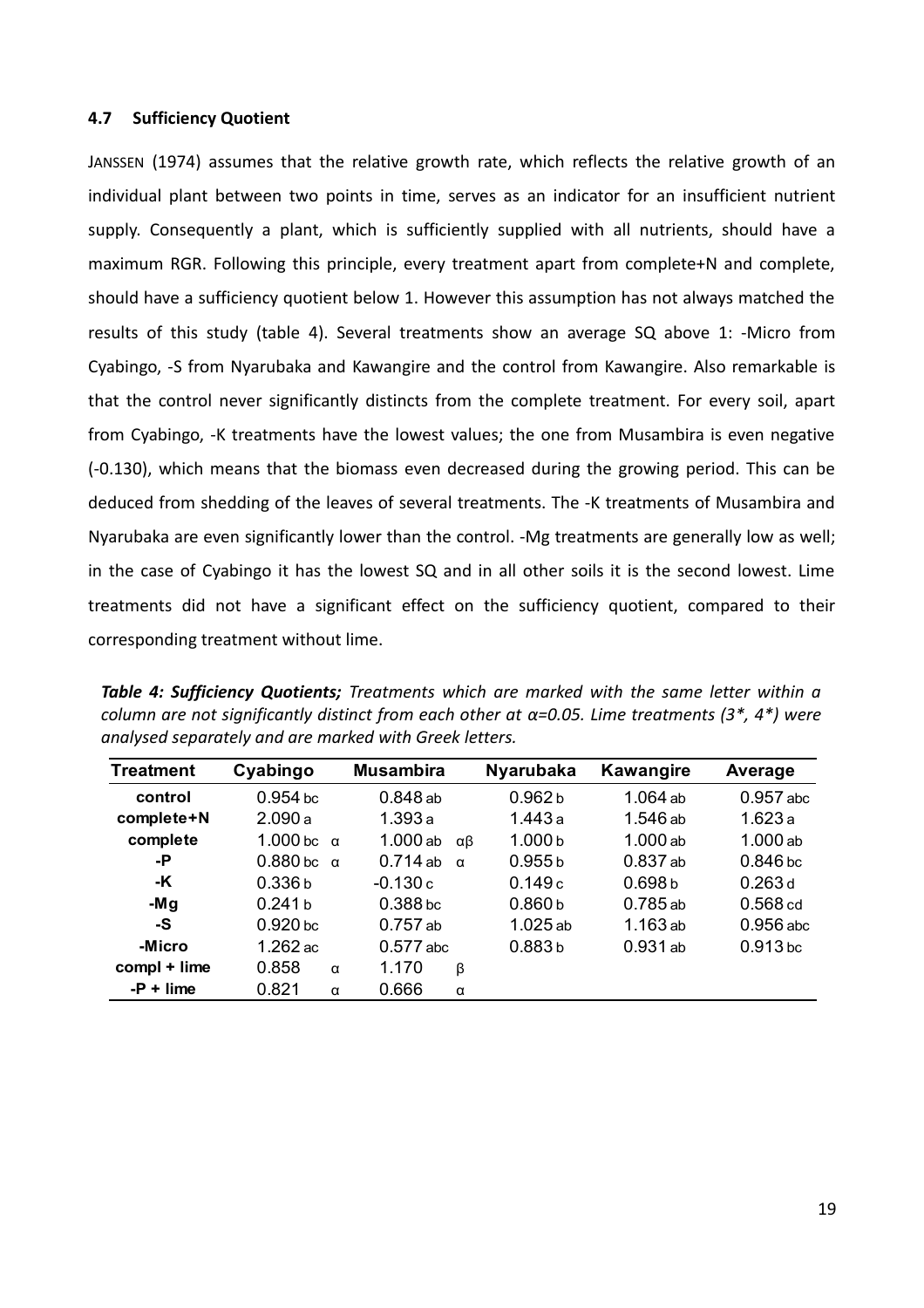### **5 Discussion**

#### **5.1 Methodology**

In order to get reasonable and representative results it is very important to follow the descriptions of JANSSEN (1974) accurately. However, not every detail of his descriptions has been considered as essential, when planning the experiment. We disregarded his method of watering the pots with plastic tubes filled with quartz sand, but simply assumed that it is sufficient to water them manually every second day. Though I realised very fast that it is necessary to water every day, our method did not seem to work properly for every soil (view chapter 3.1). JOHNSTON and ASKIN (2005) emphasized the importance of an accurate watering-system and several studies show the negative effects of an insufficient water supply: SPRENT (1971) reports of a significant reduction of root nodule activity, TANGUILIG et al. (1987) show a significant decline in root and shoot biomass production and nutrient uptake due to water stress; NITAMI et al. (2013) demonstrate the negative effect of water stress on yield components. With respect to these studies, it should be paid attention to the possibility that soil compactness (especially Cyabingo) and indistinct deficiency symptoms (limited growth) may have resulted from temporary drought effects.

Another experimental procedure, which should be reconsidered, is the sieving of the soils, with a 2 mm sieve. The intention to do so was to create equal conditions for every treatment. The soil of Kawangire, however, had a rock fragment content of 58 % and thus is classified as "class A (Abundant)" (FAO, 2006). It is questionable if the soil in the experiment still reflects the "original" soil and its properties, when 58% of its original weight was removed. This fact is important, since there might be other factors, not considered in the experiment, which could contribute to the nonresponsiveness of soils. According to the *FAO Field Guide* (2006) the rootability of a soil is classified as "Poor", when it shows a "high or very high content of coarse fragments (class A and D)".

One further factor, which has not been integrated in the experiment, is the inoculation of seeds. In this experiment, simply every seed was inoculated with a commercial inoculant. As emphasized by DATE (2000), inoculation may have a strong impact on yield and growth components, depending on specific site properties. We tried to analyse the most important property, which is the occurrence of native rhizobium strains in the soils, by using the MPN method according to SOMASEGARAN (1994). Unfortunately the method failed two times and we have not gained any outcome.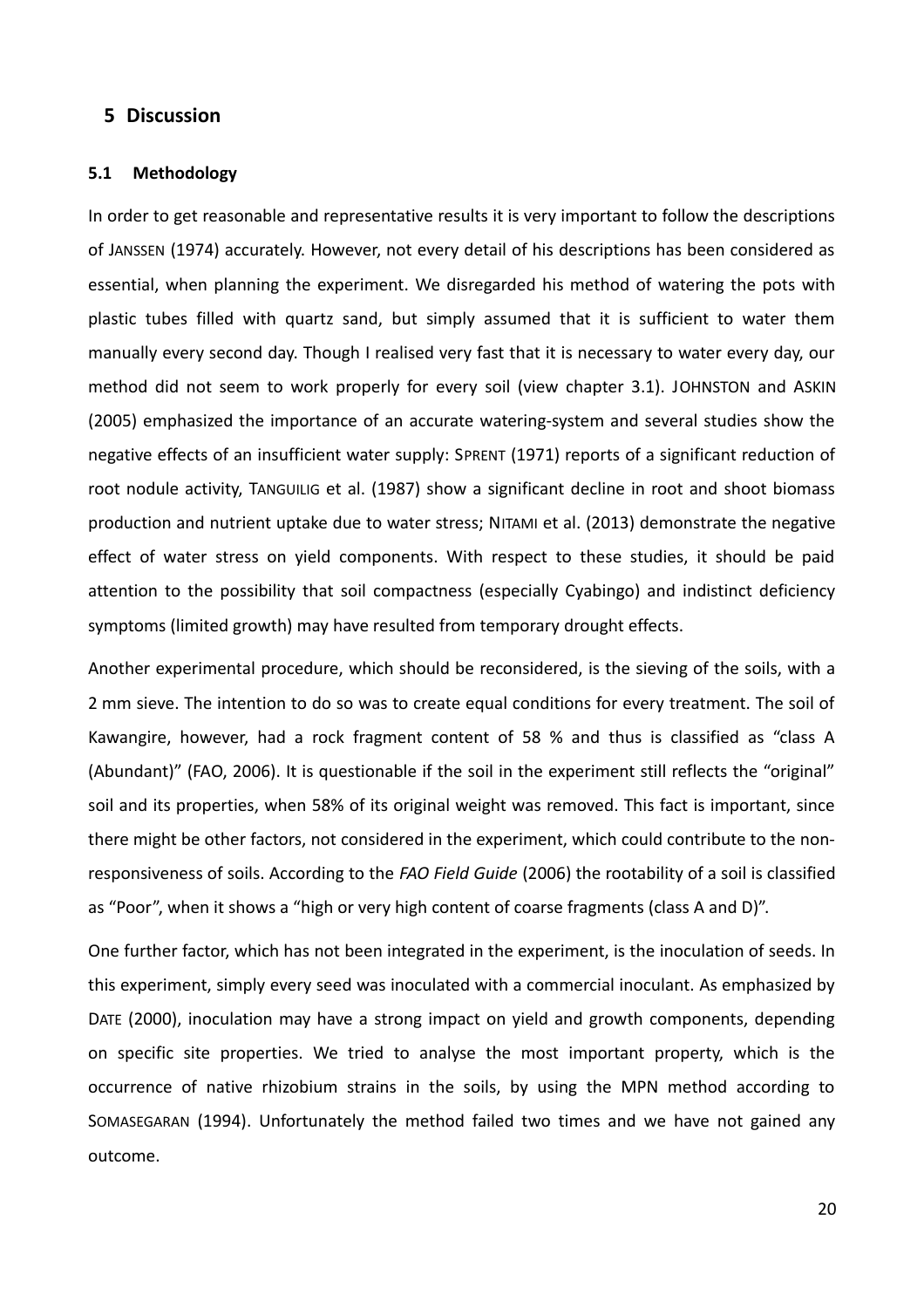#### **5.2 Sufficiency Quotient**

It is remarkable that the outcomes of the sufficiency assessment did not reflect the clear observations, made during the experimental period and verified in the biomass analysis. Most confusing are the facts, that the SQ associated with the control with distilled water hardly differs from the treatment with complete solution, and that some SQs exceed the value of 1. Recalculations of the solutions confirmed their correct composition and invalidated ideas of toxic effects, due to excessive concentrations. I still have not come to a reasonable explanation for these results. One reason for these indistinct results may be a bias in the method of calculating the RGR. HOFFMANN and POORTER (2002) propose to calculate the RGR from the mean natural logarithmtransformed plant weights (eqn. 5). In contrast to the RGR as described by JANSSEN (1974), the single values of one treatment are *ln*-transformed before averaging. Therefore the Sufficiency Quotient seems to be an inappropriate indicator to explain the results of this experiment.

(5) 
$$
R_{S} = \frac{\overline{\ln(S_{2})} - \overline{\ln(S_{1})}}{(t_{2} - t_{1})}
$$

#### **5.3 Deficiency Symptoms and biomass**

The most striking result of this experiment is the limited growth and development in potassium omitted treatments. Every plant, which grew without K supply, showed lean performance and extremely inhibited growth. There are hardly any reports in literature of such severe potassium deficiency symptoms in soil-grown soybeans. However, there are several observations of a reduced vegetative growth, due to moderate potassium deficiencies (ITOH et al., 1997; PREMARATNE and OERTLI, 1994; SALE and CAMPBELL, 1987). Further on PREMARATNE and OERTLI (1994) report of a significant reduction of nodulation and similar visual symptoms as described in this study. This observation makes an ample application of K fertiliser and a sustainable conservation of the increased K level mandatory. Therefore the most important cropping factor, which needs to be taken into account, apart from K fertilisation, is the effective recycling of crop residues, so that fertilized potassium will return to the soil. Organic residues of several Rwandan crops contain considerable amounts of potassium, which can easily be accessed by the subsequent crop (LUPWAYI et al. 2005, MUBARAK et al. 2007, LINQUIST et al. 2007).

Though, it seems confusing that the control is never significantly distinct from the complete treatment. This observation shows that not only nutrient supply determines plant growth, but also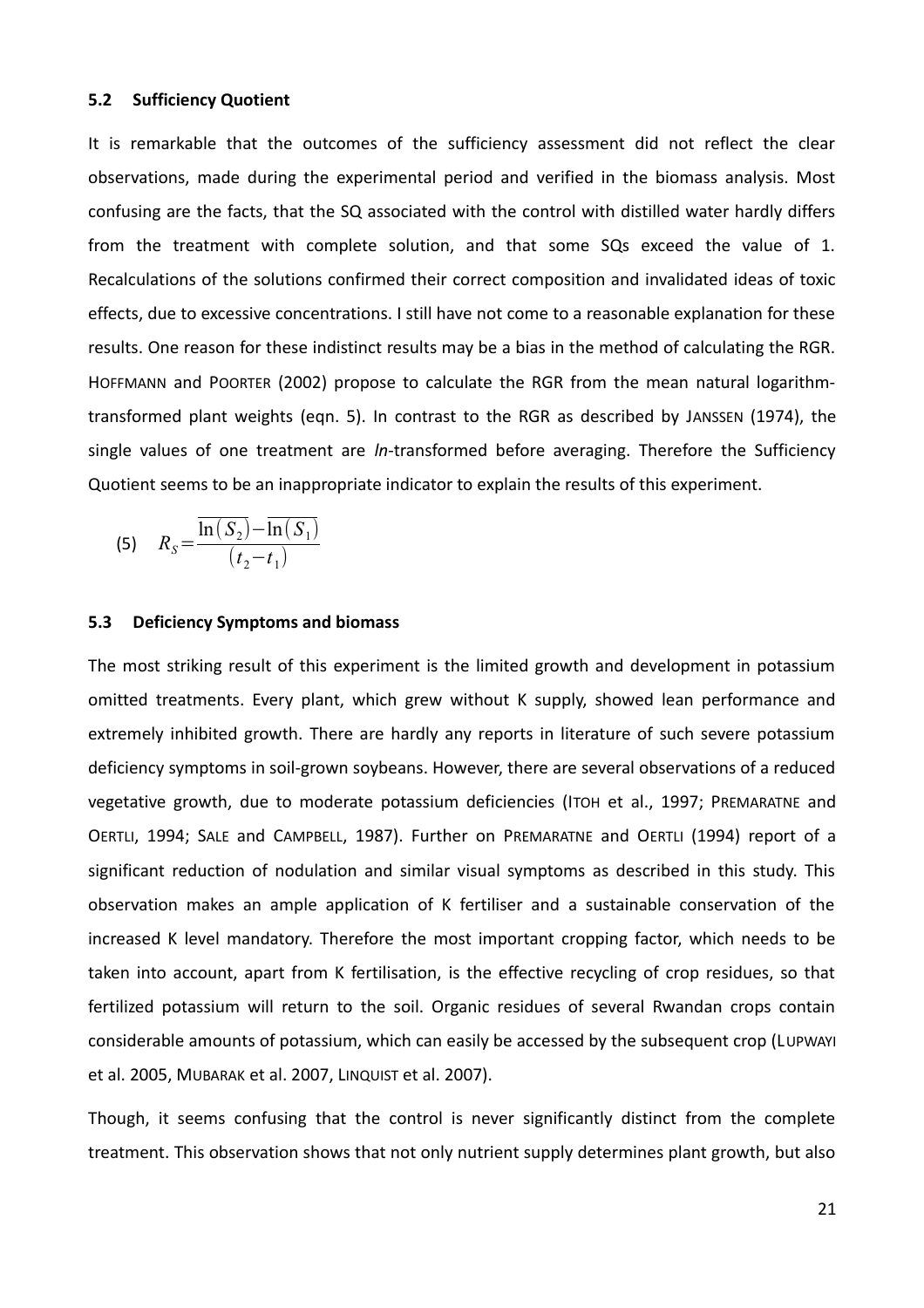an appropriate composition of nutrients is mandatory. However, there was a clear demonstration of the growth potential by complete+N treatments, which had the same nutrient composition as complete treatments apart from nitrogen. The data suggest that even optimum nodulation is too inefficient to compete with nitrogen fertilizer. A coherent explanation for this unexpected difference in biomass production is still missing. In contrast to the given results and the wide difference between N-fertilized treatments and N-free treatments SALVAGIOTTI et al. (2008) conclude, that "BNF can provide the majority of the required N supply for soybean unless there are soil restrictions for normal nodule activity". These restrictions (e.g. insufficient water supply) may be part of an explanation. Another explanation, is the possibility that the formation of effective nodules is an "expensive deal" for the plant. The review of KASCHUK et al. (2009) demonstrates the costs for plants to gain nitrogen through rhizobia compared to costs of nitrate-reduction. In the case of soybean the nitrogen acquisition through nitrate-reduction was clearly more effective than through rhizobia.

#### **5.4 Plant analysis**

To interpret the outcome of the plant analysis correctly, it is necessary not only to consider the nutrient concentration in the plant tissue, but also to pay attention to the biomass production of each treatment. It seems surprising, that only in one case (Musambira) the complete+N treatment has a higher nitrogen concentration than the complete treatment, but given the extraordinary growth of plants in the complete+N treatment, the total amount of nitrogen taken up by the plant was several times higher in this treatment. The extremely low phosphorous concentrations were unexpected, considering the good performance of -P treatments. This observation makes clear that phosphorous is not optimally supplied by the soils, but still not a limiting factor for growth. However, the analysis of potassium concentrations confirmed the visual observations and provided further evidence that potassium is the major limiting factor for plant growth.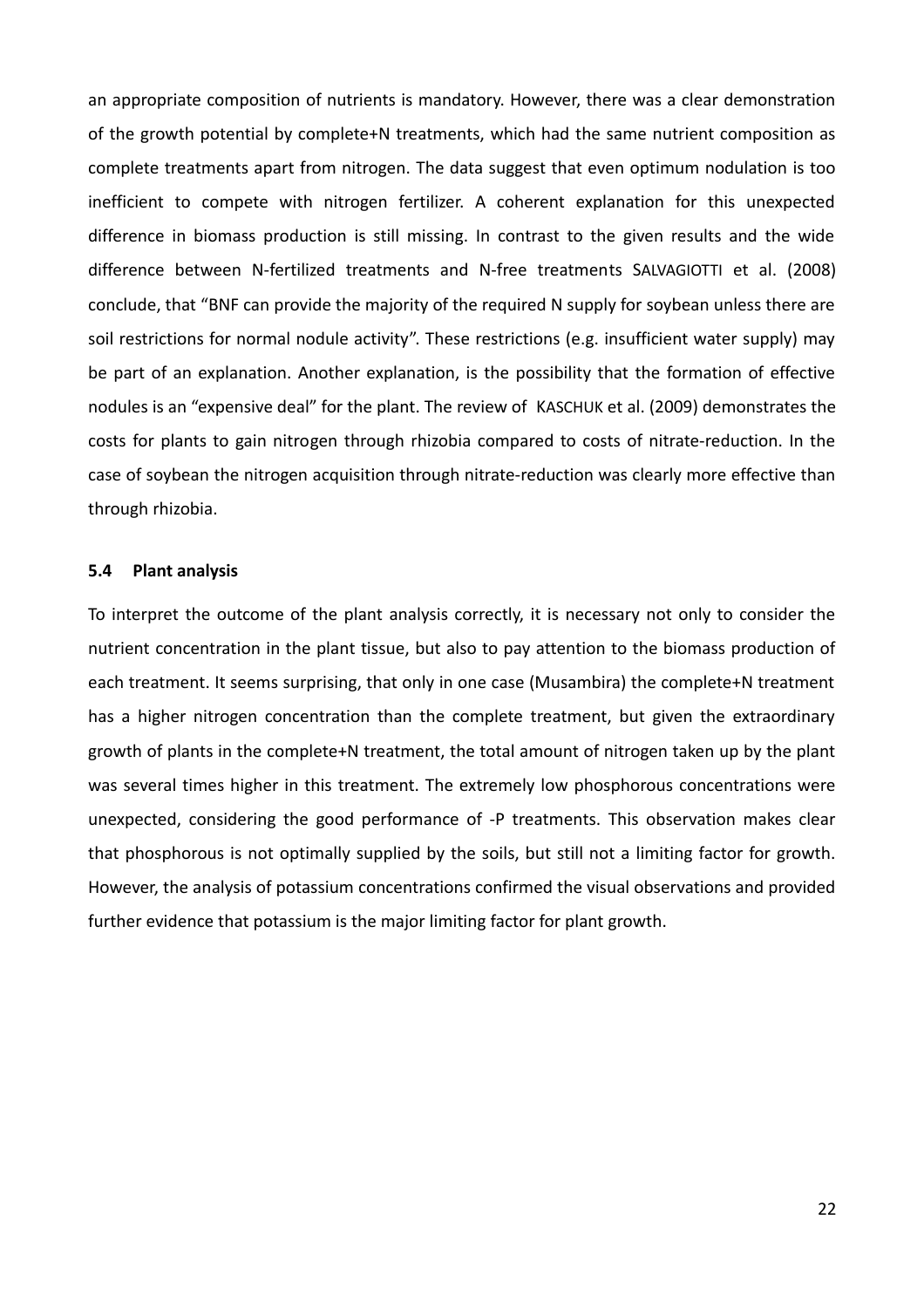## **6 Conclusions**

- K is a major limiting factor for growth in every soil assessed. It is imperative to improve the K supply at every site, in order to overcome non-responsiveness. Measures to improve K supply by the soil, e.g. by applying potassium fertiliser and improving K recycling through crop residues, are likely to be necessary.
- Plants grown in acid soils did not profit from lime application. The results suggest that, liming at planting cannot be considered as an appropriate measure, to counter nonresponsiveness.
- Nitrogen fertilized treatments exceeded the growth of any other treatment several-fold. This indicates that other factors inhibited optimal nitrogen fixation in treatments having received no N fertiliser. Further investigations on physical soil properties may be needed to identify limitations to nitrogen fixation.
- The texture and structure of some soils seem to have had negative influences on plant growth. Particularly the high clay content in the soil of Cyabingo led to an extremely compact soil, which might have inhibited root development. The use of organic inputs can help to reduce bulk density of compact soils (BRONICK and LAL, 2005).
- The implementation of the double pot experiment should follow the recommendations of JANSSEN (1974) as closely as possible. Especially water management in a greenhouse under tropic conditions has to be done with great accuracy. Manual watering of pots with a pipette led to heterogeneously moistened soils and undesirable runoff.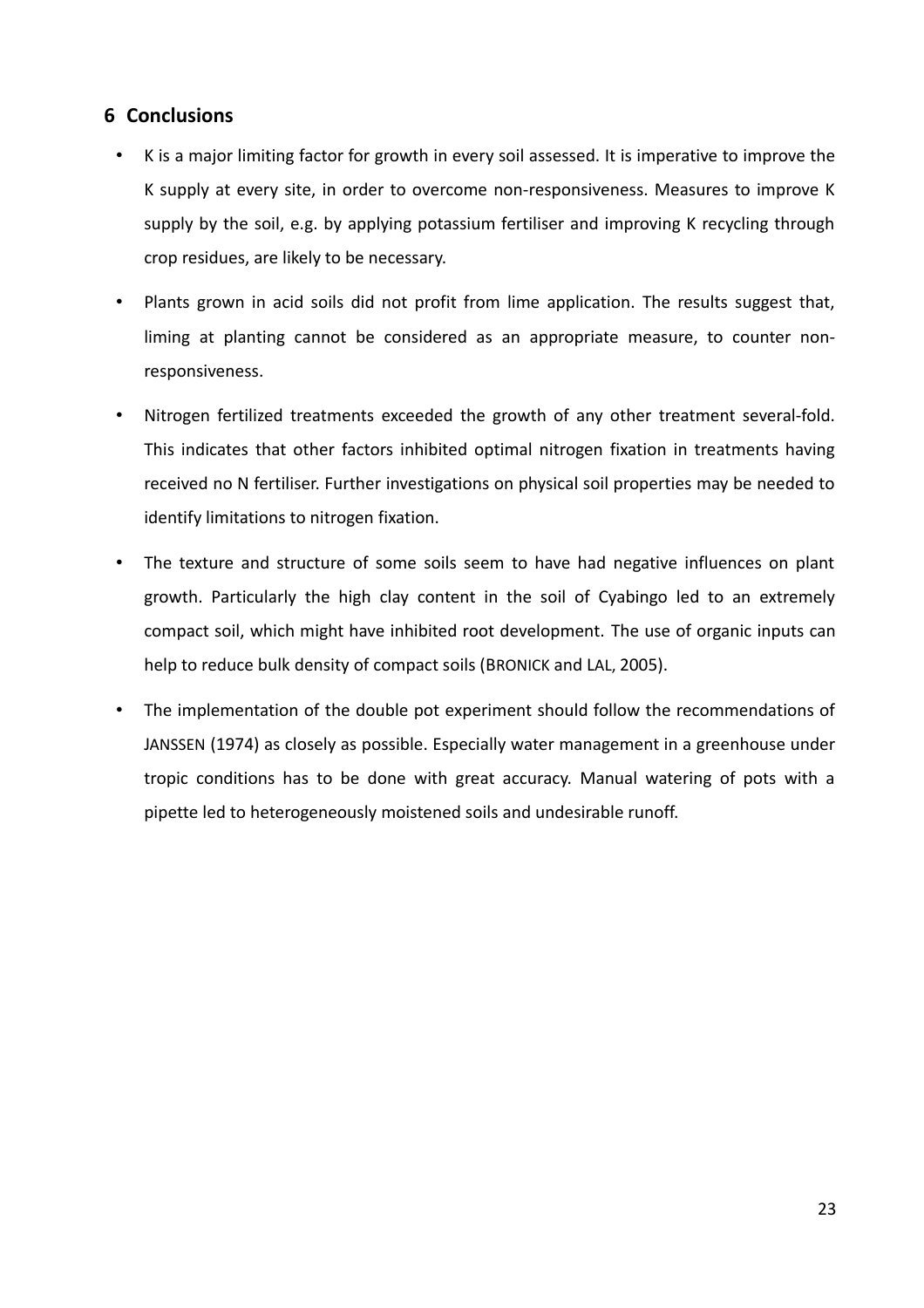### **7 References**

Bronick, C. J., & Lal, R. (2005). Soil structure and management: A review. *Geoderma, 124*(1-2), 3-22.

- Date, R. A. (2000). Inoculated legumes in cropping systems of the tropics. *Field Crops Research, 65*(2–3), 123-136.
- Foli, S. K. (2012). Qualitative and quantitative diagnosis of macro and micronutrient deficiencies in soils across three agro-ecological environments of northern Nigeria using the double-pot technique. Master-thesis Plant Production Systems. Wageningen University.
- Food and Agriculture Organization of the United Nations (1984). Legume inoculants and their use. FAO, Rome.
- Food and Agriculture Organization of the United Nations (2006). Field Guide for Soil Description, Soil Classification and Soil Evaluation. FAO, Halle (Saale).
- Giller, K.E. (2001). Nitrogen fixation in tropical cropping systems. CABI Publishing, CAB International (2<sup>nd</sup> ed.). Wallingford oxon UK; New York USA.
- Hoffmann, W. A., & Poorter, H. (2002). Avoiding bias in calculations of relative growth rate. *Annals of Botany, 90*(1), 37-42.
- Itoh, R., Yamagishi, J., Ishii, R. (1997). Effects of potassium deficiency on leaf growth, related water relations and accumulation of solutes in leaves of soybean [Glycine max]. Japanese Journal of Crop Science, v. 66(4) p. 691-697
- Janssen, B. H. (1974). A double pot technique for rapid soil testing. Tropical Agriculture (Trinidad) Vol 51, No 2.
- Johnston M., Askin D. (2005). Doing Field Research Container Grown Experiments.
- Kaschuk, G., Kuyper, T. W., Leffelaar, P. A., Hungria, M., & Giller, K. E. (2009). Are the rates of photosynthesis stimulated by the carbon sink strength of rhizobial and arbuscular mycorrhizal symbioses? *Soil Biology and Biochemistry, 41*(6), 1233-1244.

Linquist, B. A., Phengsouvanna, V., & Sengxue, P. (2007). Benefits of organic residues and chemical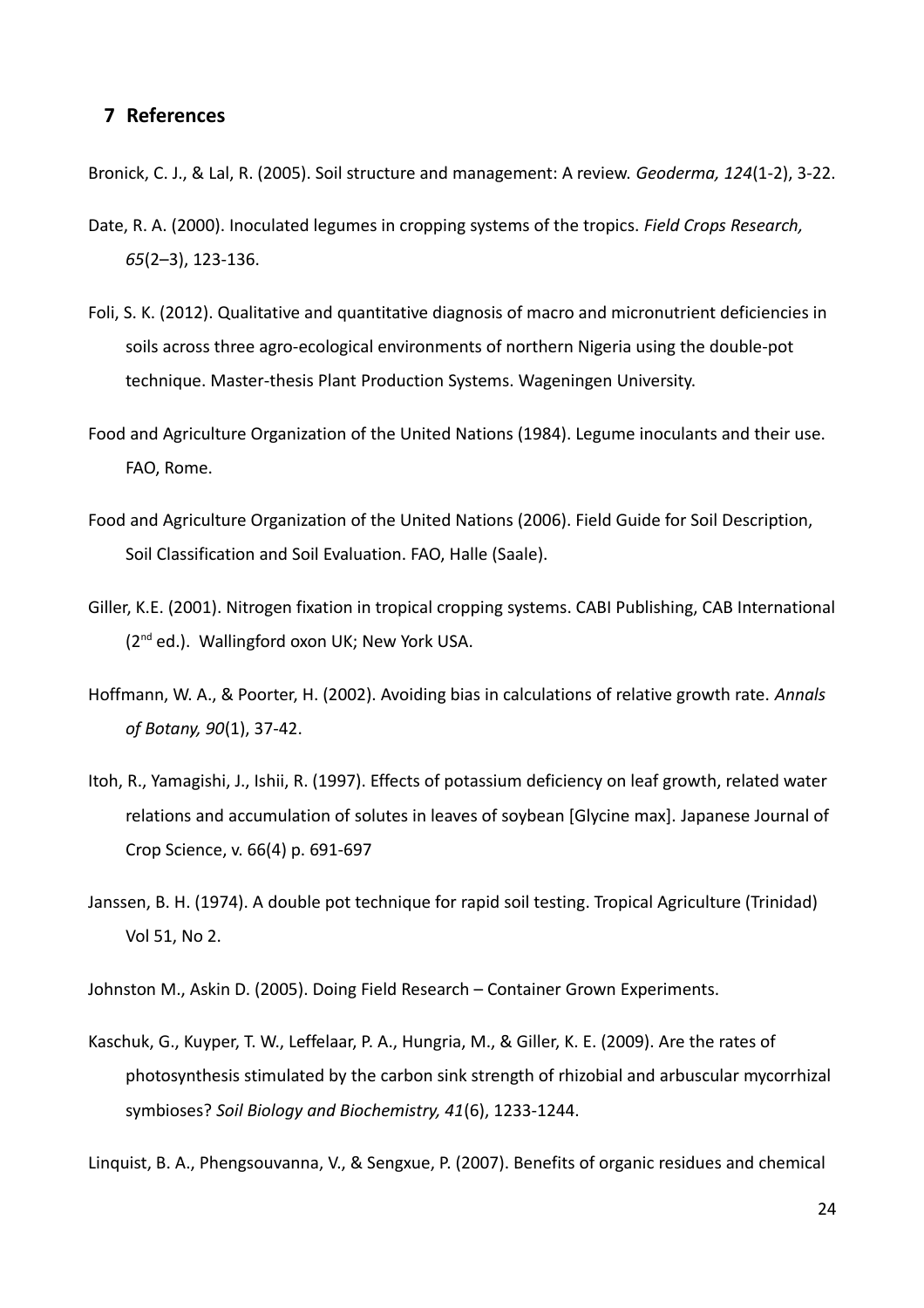fertilizer to productivity of rain-fed lowland rice and to soil nutrient balances. *Nutrient Cycling in Agroecosystems, 79*(1), 59-72.

- Lupwayi, N. Z., Clayton, G. W., O'Donovan, J. T., Harker, K. N., Turkington, T. K., & Soon, Y. K. (2006). Potassium release during decomposition of crop residues under conventional and zero tillage. *Canadian Journal of Soil Science, 86*(3), 473-481.
- Mubarak, A. R., Rosenani, A. B., Anuar, A. R., & Siti Zauyah, D. (2003). Effect of incorporation of crop residues on a maize-groundnut sequence in the humid tropics. I. yield and nutrient uptake. *Journal of Plant Nutrition, 26*(9), 1841-1858.
- Nitami, H., Sato, T., Matsunami, T., Itoh, R., & Ikeda, T. (2013). Effects of water stress during flowering on yield and yield components in determinate and indeterminate types of soybean. *Japanese Journal of Crop Science, 82*(2), 141-149.
- Nitami, H., Sato, T., Matsunami, T., Itoh, R., & Ikeda, T. (2013). Effects of water stress during flowering on yield and yield components in determinate and indeterminate types of soybean. *Japanese Journal of Crop Science, 82*(2), 141-149.
- Paradiso, R., Buonomo, R., De Micco, V., Aronne, G., Palermo, M., Barbieri, G., & De Pascale, S. (2012). Soybean cultivar selection for bioregenerative life support systems (BLSSs) – hydroponic cultivation. *Advances in Space Research, 50*(11), 1501-1511.
- Premaratne, K. P., & Oertli, J. J. (1994). The influence of potassium supply on nodulation, nitrogenase activity and nitrogen accumulation of soybean (glycine max L. merrill) grown in nutrient solution. *Fertilizer Research, 38*(2), 95-99.
- Reddy, V. R., Pachepsky, Y. A., & Whisler, F. D. (1998). Allometric relationships in field-grown soybean. *Annals of Botany, 82*(1), 125-131. doi:10.1006/anbo.1998.0650
- Sale, P. W. G., & Campbell, L. C. (1987). Differential responses to K deficiency among soybean cultivars. *Plant and Soil, 104*(2), 183-190.
- Salvagiotti, F., Cassman, K. G., Specht, J. E., Walters, D. T., Weiss, A., & Dobermann, A. (2008). Nitrogen uptake, fixation and response to fertilizer N in soybeans: A review. *Field Crops Research, 108*(1), 1-13.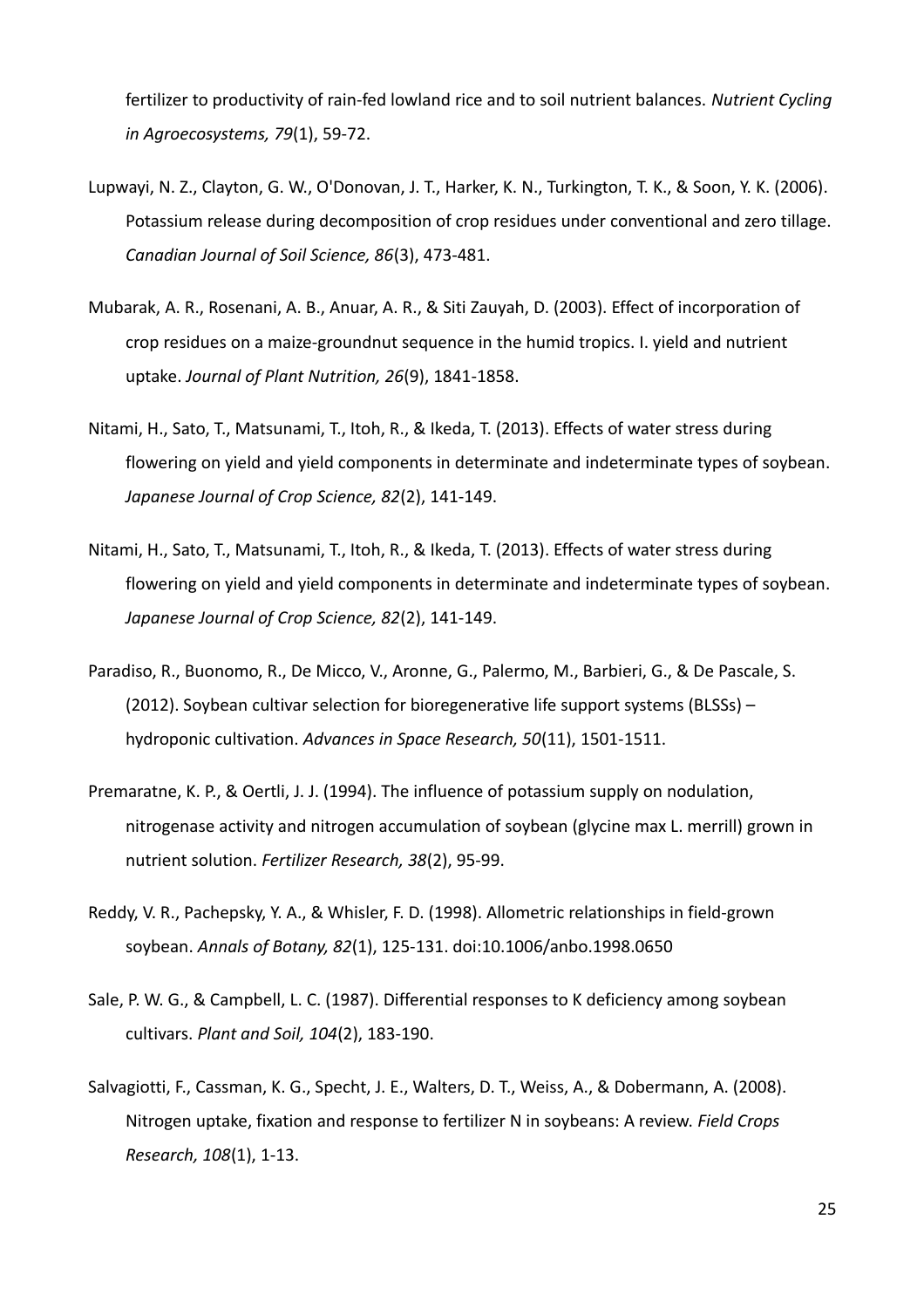- Somasegaran P., Hoben H..J. (1994). Handbook for Rhizobia Methods in Legume-Rhizobium Technology. Springer Verlag  $(1<sup>st</sup> ed.)$ . New York Inc.
- Sprent, J. I. (1971). Effects of water stress on nitrogen fixation in root nodules. *Plant and Soil, 35*(1), 225-228.
- Stevens, J. (1999). Intermediate Statistics. A Modern Approach. London: Erlbaum. 75-76.
- Tanguilig, V. C., Yambao, E. B., O'toole, J. C., & De Datta, S. K. (1987). Water stress effects on leaf elongation, leaf water potential, transpiration, and nutrient uptake of rice, maize, and soybean. *Plant and Soil, 103*(2), 155-168.
- United Nations Population Division Department of Economics and Social Affairs (2013). World Population Prospects: The 2012 Revision.
- van der Starre, W. (2012). Nutrient limitations for soybean on low-responsive sandy soils in Zimbabwe tested by a double pot experiment . Master-thesis Plant Production Systems. Wageningen University.
- van der Zaag, P., Yost, R. S., Trangmar, B. B., Hayashi, K., & Fox, R. L. (1984). An assessment of chemical properties for soils of Rwanda with the use of geostatistical techniques. *Geoderma, 34*(3-4), 293-314.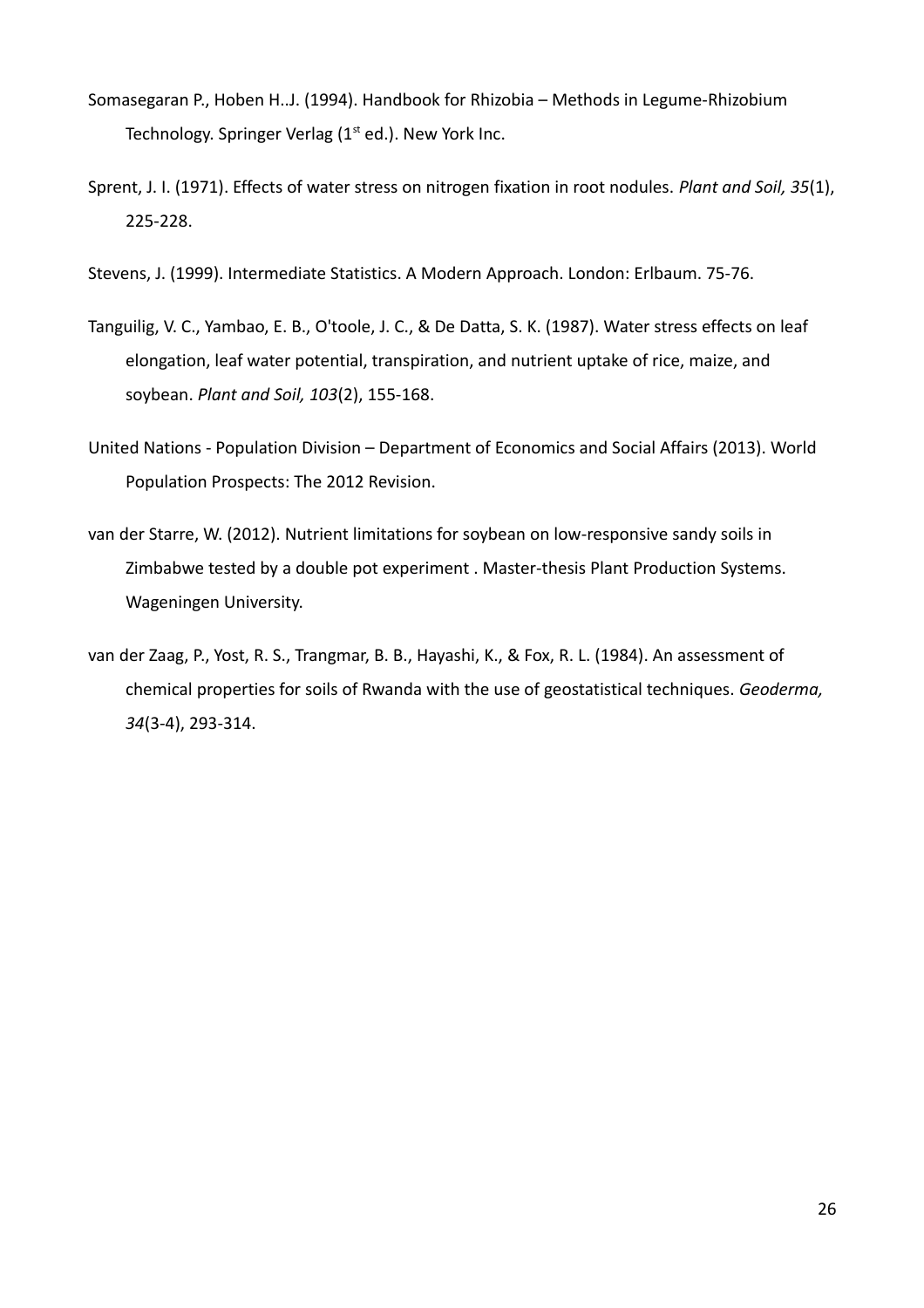## **Appendix I – Experimental plan**

Replication / Block:

- 1 (purple pots)
- 2 (red pots)
- 3 (green pots)
- 4 (blue pots)

Soils:

- A: Rwaza
- B: Musambira
- C: Nyarubaka
- D: Kayonza

Nutrient treatment:

1: Control 2: Complete + N 3: Complete 4: -P 5: -K 6: -Mg 7: -S 8: -Micronutrients

Harvest date:

c: 14 DAE b: 26 DAE a: 34 DAE

Lime treatments are marked with a "\*".

Labelling of treatments, e.g.: 3C4b -> Third replication, soil from Nyarubaka, -P treatment, Harvest date 26 DAE.

Location: Greenhouse of 'Soybean Program' at Rubona (Huye), Rwanda

Crop type: Soybean (*Glycine max* L., cv. TGx 1740-2F)

Sowing date: February 9<sup>th</sup>, 2013

Harvest of last pot: April 4<sup>th</sup>, 2013

Sowing density: Three seeds per pot (thinned to single plants after emergence)

Fertilization: According to nutrient treatments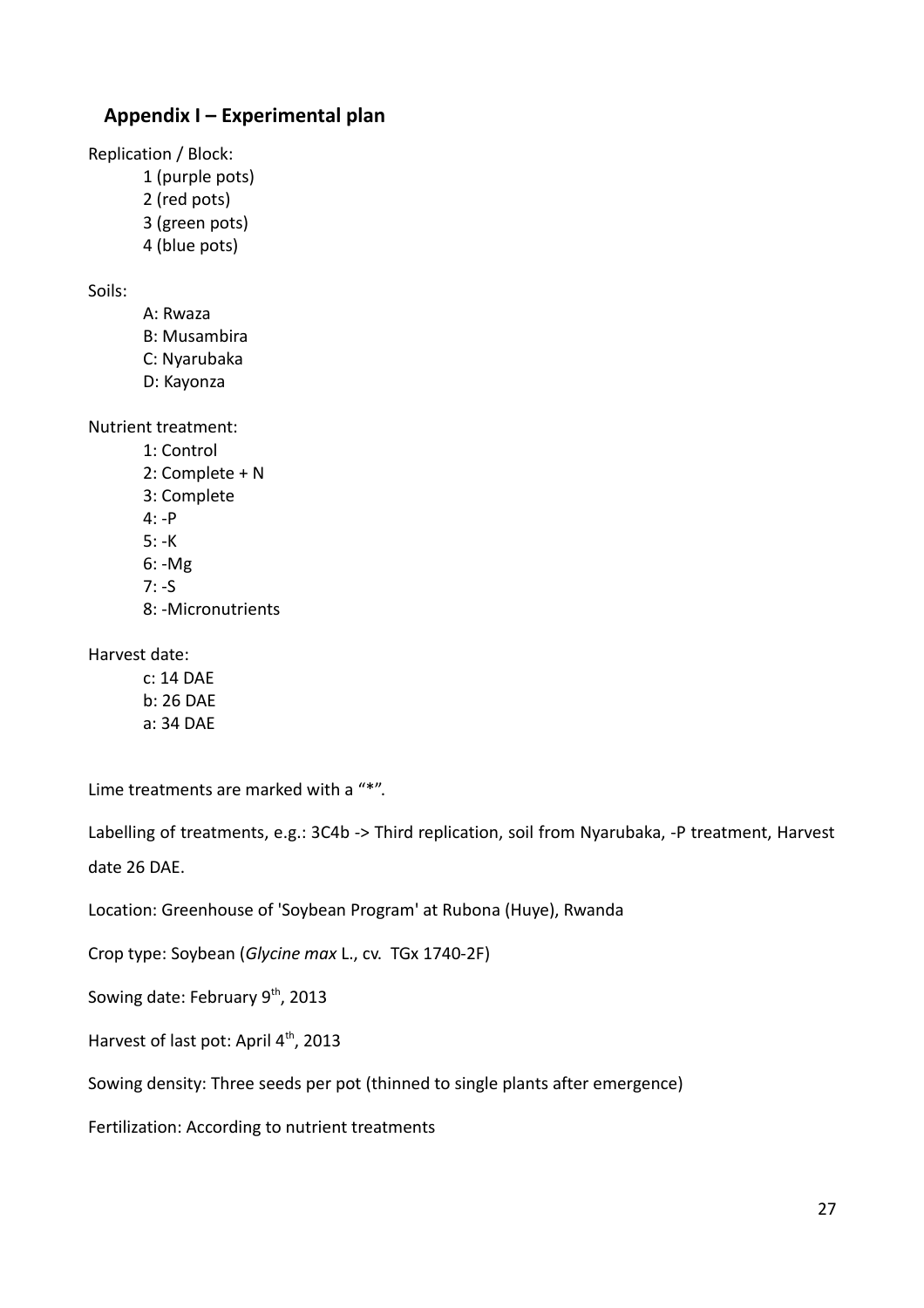| $\overline{1C5a}$ | $\overline{145b}$ | 1D3c              |    | 2C2a              | $2A4b*$           | <b>2D6c</b>       |
|-------------------|-------------------|-------------------|----|-------------------|-------------------|-------------------|
| 1C4a              | 1D <sub>5</sub> b | 1D2c              |    | 2D <sub>6</sub> a | 2A8b              | 2B7c              |
| 1A3a              | 1D7b              | 1B1c              |    | 2C4a              | 2D1b              | 2C <sub>1</sub> c |
| 1D6a              | 1D4b              | 1A8c              |    | 2D <sub>5a</sub>  | $2B4b*$           | 2C5c              |
| 1B1a              | 1B3b              | 1C4c              |    | 2A4a              | 2B <sub>3</sub> b | 2B3c              |
| 1A4a              | 1B1b              | 1A7c              |    | 2D <sub>3</sub> a | 2A1b              | <b>2A1c</b>       |
| 1A7a              | 1D <sub>1</sub> b | 1D4c              |    | $2A3a*$           | 2C4b              | 2A <sub>2</sub> c |
| 1D <sub>2</sub> a | 1A7b              | 1C7c              |    | 2B3a*             | 2A7b              | 2D4c              |
| $1A3a^*$          | $1B4b*$           | 1C1c              |    | 2B <sub>2</sub> a | 2B5b              | 2B5c              |
| 1B <sub>8</sub> a | 1A4b              | 1D8c              |    | 2B5a              | 2A3b              | 2C8c              |
| 1C6a              | 1A8b              | $1A3c^*$          |    | 2B4a              | 2D7b              | 2D7c              |
| 1A5a              | 1C3b              | 1B4c              |    | 2B <sub>8</sub> a | 2C1b              | <b>2A7c</b>       |
| 1B3a*             | 1A6b              | 1A3c              |    | 2A1a              | $2B3b*$           | 2A3c              |
| 1D <sub>8</sub> a | 1C <sub>2</sub> b | $1B3c*$           |    | 2C6a              | 2C3b              | 2A4c*             |
| 1D5a              | 1D8b              | 1A6c              |    | 2B3a              | 2B8b              | 2A5c              |
| 1D4a              | 1C1b              | 1C8 <sub>c</sub>  |    | 2D <sub>2</sub> a | 2B <sub>2</sub> b | 2D <sub>5</sub> c |
| 1D7a              | 1C5b              | 1A4c              |    | 2B7a              | 2D2b              | 2D <sub>2</sub> c |
| 1C <sub>2a</sub>  | 1B6b              | 1C6c              | アマ | 2B <sub>6</sub> a | 2A5b              | 2D <sub>1</sub> c |
| 1B4a              | 1C7b              | 1D7c              | 긒  | 2C <sub>1</sub> a | 2C7b              | <b>2A6c</b>       |
| 1C1a              | 1B5b              | 1D <sub>6</sub> c |    | 2D7a              | $2A3b*$           | 2C3c              |
| 1D3a              | 1B8b              | $1B4c^*$          |    | 2A7a              | 2A4b              | 2A3c*             |
| 1B7a              | 1B4b              | 1C3c              |    | 2A8a              | 2B1b              | 2B1c              |
| 1B6a              | 1A3b              | 1B <sub>8</sub> c |    | 2A5a              | 2C8b              | <b>2C6c</b>       |
| 1C7a              | 1A1b              | 1B <sub>5</sub> c |    | 2B <sub>1</sub> a | 2C5 <sub>b</sub>  | 2B2c              |
| $1A4a*$           | $1A4b*$           | 1B <sub>2</sub> c |    | 2C3a              | 2A6b              | 2B8c              |
| 1A6a              | 1D6b              | 1B7c              |    | 2A6a              | 2B6b              | $2B3c*$           |
| 1D1a              | 1C4b              | 1D5c              |    | 2D <sub>1</sub> a | 2C6b              | 2D3c              |
| 1A1a              | 1D <sub>2</sub> b | 1A1c              |    | 2C5a              | 2B7b              | <b>2C7c</b>       |
| 1A8a              | 1D <sub>3</sub> b | 1B6c              |    | 2D <sub>8</sub> a | 2A2b              | 2C2c              |
| 1B <sub>5a</sub>  | $1B3b*$           | 1A4c*             |    | 2C7a              | 2D3b              | 2B4c*             |
| 1A2a              | 1C8b              | 1C2c              |    | 2A2a              | 2D6b              | 2D <sub>8</sub> c |
| 1C <sub>3a</sub>  | 1B <sub>2</sub> b | 1B <sub>3</sub> c |    | 2B4a*             | 2B4b              | 2A4c              |
| 1B4a*             | 1A <sub>2</sub> b | 1C <sub>5</sub> c |    | 2D4a              | 2C2b              | 2A8c              |
| 1B <sub>2</sub> a | $1A3b*$           | 1A <sub>5</sub> c |    | $2A4a*$           | 2D5b              | <b>2B6c</b>       |
| 1B3a              | 1B7b              | 1A <sub>2</sub> c |    | 2A3a              | 2D8b              | 2B4c              |
| 1C8a              | 1C6b              | 1D1c              |    | 2C <sub>8</sub> a | 2D4b              | <b>2C4c</b>       |

| 1C5a              | 1A5b              | 1D3c              |                       | 2C2a              | $2A4b*$           | <b>2D6c</b>       |
|-------------------|-------------------|-------------------|-----------------------|-------------------|-------------------|-------------------|
| 1C4a              | 1D <sub>5</sub> b | 1D <sub>2</sub> c |                       | 2D <sub>6</sub> a | 2A8b              | 2B7c              |
| 1А3а              | 1D7b              | 1B1c              |                       | 2C4a              | 2D1b              | 2C1c              |
| 1D <sub>6</sub> a | 1D4b              | 1A8c              |                       | 2D <sub>5a</sub>  | 2B4b*             | <b>2C5c</b>       |
| 1B1a              | 1B <sub>3</sub> b | 1C4 <sub>c</sub>  |                       | 2A4a              | 2B3b              | 2B3c              |
| 1A4a              | 1B1b              | 1A7c              |                       | 2D3a              | 2A1b              | 2A1c              |
| 1A7a              | 1D1b              | 1D4c              |                       | $2A3a*$           | 2C4b              | 2A <sub>2</sub> c |
| 1D <sub>2</sub> a | 1A7b              | 1C7c              |                       | 2B3a*             | 2A7b              | 2D4c              |
| $1A3a^*$          | $1B4b*$           | 1C <sub>1</sub> c |                       | 2B <sub>2</sub> a | 2B5b              | 2B5c              |
| 1B8a              | 1A4b              | 1D <sub>8</sub> c |                       | 2B5a              | 2A3b              | 2C8c              |
| 1C6a              | 1A8b              | $1A3c*$           |                       | 2B4a              | 2D7b              | 2D7c              |
| 1A5a              | 1C3b              | 1B4c              |                       | 2B <sub>8</sub> a | 2C1b              | 2A7c              |
| 1B3a*             | 1A6b              | 1A3c              |                       | 2A <sub>1</sub> a | $2B3b*$           | 2A3c              |
| 1D <sub>8a</sub>  | 1C <sub>2</sub> b | $1B3c*$           |                       | 2C6a              | 2C3b              | $2A4c^*$          |
| 1D <sub>5a</sub>  | 1D8b              | 1A6c              |                       | 2B3a              | 2B8b              | 2A5c              |
| 1D4a              | 1C1b              | 1C8c              |                       | 2D <sub>2</sub> a | 2B <sub>2</sub> b | 2D <sub>5</sub> c |
| 1D7a              | 1C5b              | 1A4c              |                       | 2B7a              | 2D <sub>2</sub> b | 2D <sub>2</sub> c |
| 1C <sub>2</sub> a | 1B6b              | 1C6c              | $\blacktriangleright$ | 2B <sub>6</sub> a | 2A5b              | 2D <sub>1</sub> c |
| 1B4a              | 1C7b              | 1D7c              | 구<br>고                | 2C1a              | 2C7b              | 2A6c              |
| 1C1a              | 1B5b              | 1D <sub>6</sub> c |                       | 2D7a              | $2A3b*$           | 2C3c              |
| 1D3a              | 1B8b              | $1B4c^*$          |                       | 2A7a              | 2A4b              | $2A3c*$           |
| 1B7a              | 1B4b              | 1C3c              |                       | 2A8a              | 2B1b              | 2B1c              |
| 1B6a              | 1A3b              | 1B <sub>8</sub> c |                       | 2A5a              | 2C8b              | <b>2C6c</b>       |
| 1C7a              | 1A1b              | 1B <sub>5</sub> c |                       | 2B <sub>1</sub> a | 2C5 <sub>b</sub>  | 2B2c              |
| $1A4a^*$          | $1A4b*$           | 1B <sub>2</sub> c |                       | 2C3a              | 2A6b              | 2B <sub>8</sub> c |
| 1A6a              | 1D6b              | 1B7c              |                       | 2A6a              | 2B6b              | $2B3c*$           |
| 1D1a              | 1C4b              | 1D <sub>5</sub> c |                       | 2D <sub>1</sub> a | 2C6b              | 2D <sub>3</sub> c |
| 1A1a              | 1D <sub>2</sub> b | 1A1c              |                       | 2C5a              | 2B7b              | 2C7c              |
| 1A8a              | 1D <sub>3</sub> b | 1B6c              |                       | 2D <sub>8</sub> a | 2A2b              | 2C <sub>2</sub> c |
| 1B5a              | $1B3b*$           | $1A4c^*$          |                       | 2C7a              | 2D3b              | $2B4c*$           |
| 1A2a              | 1C8b              | 1C2c              |                       | 2A2a              | 2D6b              | 2D <sub>8</sub> c |
| 1C3a              | 1B <sub>2</sub> b | 1B3c              |                       | 2B4a*             | 2B4b              | 2A4c              |
| 1B4a*             | 1A2b              | 1C5c              |                       | 2D4a              | 2C2b              | 2A8c              |
| 1B2a              | $1A3b*$           | 1A <sub>5</sub> c |                       | $2A4a*$           | 2D5b              | <b>2B6c</b>       |
| 1B3a              | 1B7b              | 1A <sub>2</sub> c |                       | 2A3a              | 2D8b              | 2B4c              |
| 1C8a              | 1C6b              | 1D1c              |                       | 2C8a              | 2D4b              | 2C4c              |
|                   |                   |                   |                       |                   |                   |                   |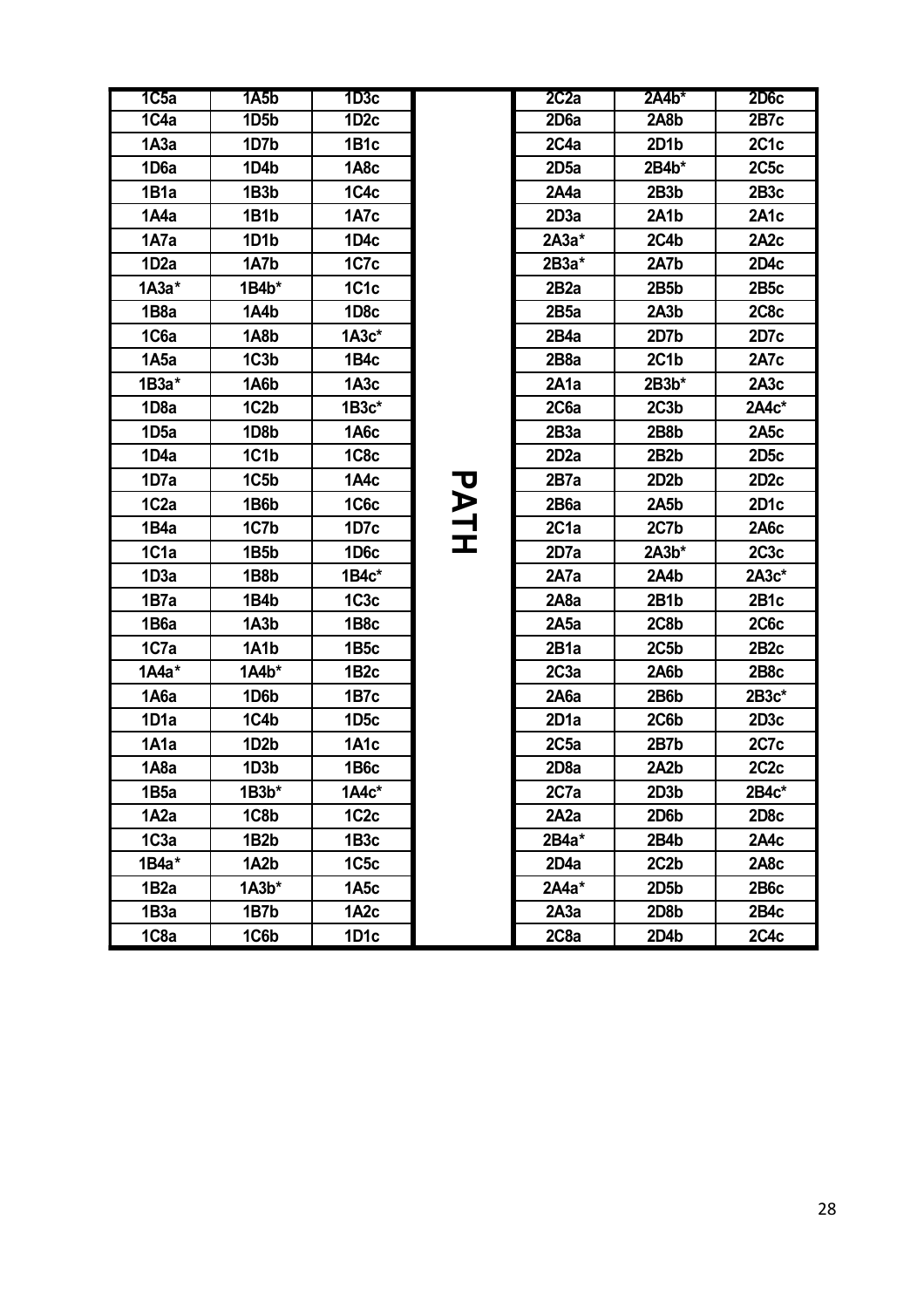| 3A8a              | 3B <sub>3</sub> b | 3B5c              |        | 4C7a              | 4A3b              | 4D <sub>6</sub> c |
|-------------------|-------------------|-------------------|--------|-------------------|-------------------|-------------------|
| 3C <sub>2a</sub>  | 3C <sub>2</sub> b | 3C1c              |        | 4B3a*             | 4B3b*             | 4C5c              |
| 3D <sub>8</sub> a | 3D8b              | 3B6c              |        | 4B3a              | 4C6b              | 4D <sub>5</sub> c |
| 3B5a              | 3C6b              | 3D <sub>1</sub> c |        | 4B4a*             | 4C2b              | 4A7c              |
| 3C8a              | 3D4b              | 3C4c              |        | 4D <sub>6</sub> a | 4A6b              | 4A <sub>5</sub> c |
| 3C4a              | 3B6b              | 3C8c              |        | 4D <sub>8</sub> a | 4D1b              | 4C6c              |
| 3C <sub>5a</sub>  | 3A2b              | 3B1c              |        | 4D <sub>1</sub> a | 4D7b              | 4A8c              |
| 3A4a              | 3A4b*             | 3D4c              |        | 4C3a              | 4B3b              | 4C8c              |
| 3A7a              | 3A5b              | 3B2c              |        | 4B <sub>5</sub> a | 4A1b              | 4B <sub>3</sub> c |
| 3B7a              | 3C <sub>3b</sub>  | 3C3c              |        | 4B6a              | 4A4b*             | 4B4c*             |
| 3A2a              | 3C8b              | 3B4c              |        | 4A1a              | 4A8b              | 4A4c              |
| 3B <sub>8</sub> a | 3A7b              | 3A6c              |        | 4A5a              | 4A7b              | 4C3c              |
| 3B <sub>2</sub> a | 3B1b              | 3D <sub>5</sub> c |        | 4A3a              | 4C5b              | 4B7c              |
| 3D <sub>2</sub> a | 3B7b              | 3D7c              |        | 4A7a              | 4B5b              | 4B <sub>2</sub> c |
| <b>3B6a</b>       | 3D7b              | 3A3c              |        | 4C8a              | 4D4b              | 4B1c              |
| 3A1a              | 3C5 <sub>b</sub>  | $3B3c*$           |        | 4C6a              | 4D5b              | 4C <sub>2</sub> c |
| 3C <sub>3a</sub>  | 3D3b              | 3B4c*             |        | 4A <sub>2</sub> a | 4C1b              | 4A <sub>2</sub> c |
| 3C6a              | 3A <sub>3</sub> b | 3A5c              | フ      | 4D <sub>2</sub> a | 4C7b              | 4B3c*             |
| 3B4a*             | 3B8b              | 3B7c              | 그<br>고 | 4B <sub>2</sub> a | 4C8b              | 4D1c              |
| 3D <sub>5a</sub>  | 3D6b              | 3D <sub>8</sub> c |        | 4D <sub>5a</sub>  | 4B1b              | 4C1c              |
| 3D <sub>6</sub> a | 3C1b              | 3A2c              |        | 4C <sub>2</sub> a | 4D3b              | 4A3c*             |
| $3A4a*$           | 3B5b              | $3A3c*$           |        | 4A4a*             | 4B6b              | 4B6c              |
| 3D <sub>1</sub> a | 3B4b*             | 3B3c              |        | 4A6a              | 4B8b              | 4D <sub>2</sub> c |
| 3B3a              | 3A6b              | 3C2c              |        | 4D <sub>3</sub> a | 4A5b              | 4C7c              |
| 3A5a              | 3B <sub>2</sub> b | 3D <sub>3</sub> c |        | 4C4a              | 4C4b              | 4A4c*             |
| 3D3a              | 3D <sub>2</sub> b | 3B <sub>8</sub> c |        | 4C <sub>5a</sub>  | 4D <sub>2</sub> b | 4B4c              |
| 3A6a              | 3C4b              | 3C7c              |        | 4A4a              | 4B4b*             | 4D <sub>8</sub> c |
| $3B3a*$           | 3A1b              | 3C6c              |        | 4D7a              | 4B <sub>2</sub> b | 4D <sub>3</sub> c |
| 3D7a              | 3A3b*             | 3A4c*             |        | 4D4a              | $4A3b*$           | 4C4c              |
| ЗАЗа              | 3A8b              | 3A4c              |        | 4B1a              | 4C3b              | 4D7c              |
| 3B1a              | 3B4b              | 3A7c              |        | 4A8a              | 4B7b              | 4A6c              |
| 3D4a              | 3A4b              | 3C5c              |        | 4B <sub>8</sub> a | 4D8b              | 4B8c              |
| 3C1a              | 3D <sub>5</sub> b | 3D <sub>6</sub> c |        | 4B7a              | 4A4b              | 4D4c              |
| 3B4a              | 3D1b              | 3D <sub>2</sub> c |        | 4B4a              | 4A <sub>2</sub> b | 4A1c              |
| 3C7a              | $3B3b*$           | 3A8c              |        | 4АЗа*             | 4B4b              | 4A <sub>3</sub> c |
| $3A3a*$           | 3C7b              | 3A1c              |        | 4C1a              | 4D6b              | 4B5c              |

| 3A8a              | 3B3b              | <b>3B5c</b>       |                       | 4C7a              | 4A3b              | 4D <sub>6</sub> c |
|-------------------|-------------------|-------------------|-----------------------|-------------------|-------------------|-------------------|
| 3C <sub>2</sub> a | 3C <sub>2</sub> b | 3C1c              |                       | 4B3a*             | 4B3b*             | 4C5c              |
| 3D <sub>8</sub> a | 3D8b              | 3B6c              |                       | 4B <sub>3</sub> a | 4C6b              | 4D <sub>5</sub> c |
| 3B5a              | 3C6b              | 3D <sub>1</sub> c |                       | 4B4a*             | 4C2b              | 4A7c              |
| 3C <sub>8</sub> a | 3D4b              | 3C4c              |                       | 4D6a              | 4A6b              | 4A <sub>5</sub> c |
| 3C4a              | 3B6b              | 3C8c              |                       | 4D <sub>8</sub> a | 4D1b              | 4C6c              |
| 3C <sub>5a</sub>  | 3A <sub>2</sub> b | 3B1c              |                       | 4D <sub>1</sub> a | 4D7b              | 4A8c              |
| 3A4a              | 3A4b*             | 3D4c              |                       | 4C3a              | 4B3b              | 4C8c              |
| 3A7a              | 3A5b              | 3B <sub>2c</sub>  |                       | 4B <sub>5</sub> a | 4A1b              | 4B <sub>3</sub> c |
| 3B7a              | 3C <sub>3b</sub>  | 3C3c              |                       | 4B <sub>6</sub> a | 4A4b*             | 4B4c*             |
| 3A2a              | 3C8b              | 3B4c              |                       | 4A1a              | 4A8b              | 4A4c              |
| 3B <sub>8</sub> a | 3A7b              | 3A6c              |                       | 4A <sub>5</sub> a | 4A7b              | 4C3c              |
| 3B <sub>2</sub> a | 3B1b              | 3D <sub>5</sub> c |                       | 4A3a              | 4C5b              | 4B7c              |
| 3D <sub>2</sub> a | 3B7b              | 3D7c              |                       | 4A7a              | 4B5b              | 4B <sub>2c</sub>  |
| 3B <sub>6</sub> a | 3D7b              | 3A3c              |                       | 4C8a              | 4D4b              | 4B1c              |
| 3A1a              | 3C5b              | $3B3c*$           |                       | 4C6a              | 4D5b              | 4C <sub>2</sub> c |
| 3C <sub>3a</sub>  | 3D3b              | 3B4c*             | U                     | 4A <sub>2</sub> a | 4C1b              | 4A <sub>2</sub> c |
| 3C6a              | 3A3b              | <b>3A5c</b>       | $\blacktriangleright$ | 4D <sub>2</sub> a | 4C7b              | 4B3c*             |
| 3B4a*             | 3B8b              | 3B7c              | 긒                     | 4B <sub>2</sub> a | 4C8b              | 4D1c              |
| 3D <sub>5a</sub>  | 3D6b              | 3D <sub>8</sub> c |                       | 4D <sub>5a</sub>  | 4B1b              | 4C1c              |
| 3D <sub>6</sub> a | 3C1b              | 3A <sub>2</sub> c |                       | 4C <sub>2</sub> a | 4D3b              | 4A3c*             |
| 3A4a*             | 3B5b              | 3A3c*             |                       | 4A4a*             | 4B6b              | 4B6c              |
| 3D <sub>1</sub> a | 3B4b*             | 3B <sub>3</sub> c |                       | 4A6a              | 4B8b              | 4D <sub>2</sub> c |
| 3B3a              | 3A6b              | 3C <sub>2</sub> c |                       | 4D <sub>3</sub> a | 4A5b              | 4C7c              |
| 3A5a              | 3B <sub>2</sub> b | 3D <sub>3</sub> c |                       | 4C4a              | 4C4b              | 4A4c*             |
| 3D <sub>3</sub> a | 3D <sub>2</sub> b | 3B <sub>8</sub> c |                       | 4C <sub>5a</sub>  | 4D <sub>2</sub> b | 4B4c              |
| <b>3A6a</b>       | 3C4b              | 3C7c              |                       | 4A4a              | 4B4b*             | 4D <sub>8</sub> c |
| 3B3a*             | 3A1b              | 3C6c              |                       | 4D7a              | 4B <sub>2</sub> b | 4D <sub>3</sub> c |
| 3D7a              | $3A3b*$           | 3A4c*             |                       | 4D4a              | 4A3b*             | 4C4c              |
| 3A3a              | 3A8b              | 3A4c              |                       | 4B1a              | 4C3b              | 4D7c              |
| 3B1a              | 3B4b              | 3A7c              |                       | 4A <sub>8</sub> a | 4B7b              | 4A6c              |
| 3D4a              | 3A4b              | 3C5c              |                       | 4B <sub>8</sub> a | 4D8b              | 4B8c              |
| 3C1a              | 3D5b              | 3D <sub>6</sub> c |                       | 4B7a              | 4A4b              | 4D4c              |
| 3B4a              | 3D1b              | 3D <sub>2</sub> c |                       | 4B4a              | 4A2b              | 4A1c              |
| 3C7a              | $3B3b*$           | 3A8c              |                       | 4A3a*             | 4B4b              | 4A <sub>3</sub> c |
| 3A3a*             | 3C7b              | 3A1c              |                       | 4C1a              | 4D6b              | 4B5c              |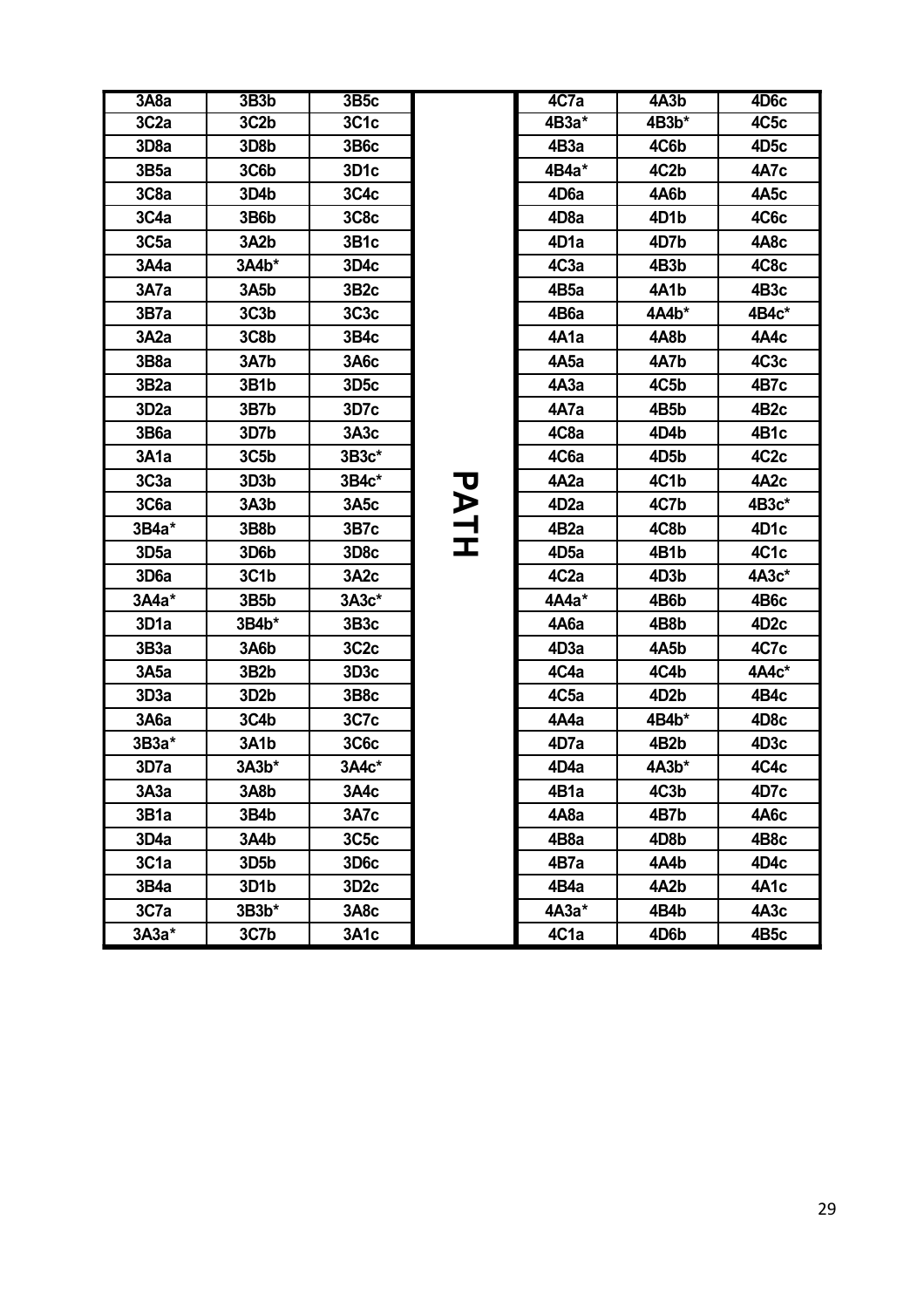|                                            | Molar weight<br>(g/mol) | Desired concentration<br>(mmol/l; µmol/l) | Amount per<br>liter (mg) | Amount per<br>pot (mg) |
|--------------------------------------------|-------------------------|-------------------------------------------|--------------------------|------------------------|
| $\mathbf N$                                |                         | 7.5                                       |                          |                        |
| $NH_{4}NO_{3}$                             | 80                      | 1.25                                      | 100.0                    | 150.0                  |
| $Ca(NO3)2 \cdot (H2O)4$                    | 236,2                   | 2.5                                       | 590.5                    | 885.75                 |
| P                                          |                         | 0.5                                       |                          |                        |
| $H_3PO_4$                                  | 98                      | 0.5                                       | 49.0                     | 73.5                   |
| K                                          |                         | 3.0                                       |                          |                        |
| $K_2CO_3$                                  | 138.2                   | 1.5                                       | 207.3                    | 310.95                 |
| $K2SO4$ (only in -Mg)                      | s.b.                    |                                           |                          |                        |
| <b>Mg</b>                                  |                         | 1.0                                       |                          |                        |
| $MgSO_4 \cdot (H_2O)_7$                    | 246.4                   | 1.0                                       | 246.4                    | 369.9                  |
| $MgCl2 \cdot (H2O)6$ (only                 | 203.3                   | $1.0\,$                                   | 203.3                    | 304.95                 |
| in $-S$ )                                  |                         |                                           |                          |                        |
| $\mathsf{S}$                               |                         | 1.0                                       |                          |                        |
| $MgSO_4 \cdot (H_2O)_7$                    | s.a.                    |                                           |                          |                        |
| $K2SO4$ (only in -Mg)                      | 174.3                   | $1.0\,$                                   | 174.3                    | 261,45                 |
| Ca                                         |                         | 2.5                                       |                          |                        |
| $CaCl2 \cdot (H2O)2$                       | 147                     | 2.5                                       | 368.0                    | 552.0                  |
| Mn                                         |                         | 7.4                                       |                          |                        |
| $Mn(II)Cl_2 \cdot (H2O)_2$                 | 197.9                   | 7.4                                       | 1.465                    | 2.198                  |
| B                                          |                         | 7.13                                      |                          |                        |
| $H_3BO_3$                                  | 61.8                    | 7.13                                      | 0.441                    | 0.662                  |
| Cu                                         |                         | 1.04                                      |                          |                        |
| $Cu(II)SO4·(H2O)5$                         | 249.7                   | 1.04                                      | 0.260                    | 0.390                  |
| Zn                                         |                         | 0.96                                      |                          |                        |
| Zn(II)SO <sub>4</sub> · (H2O) <sub>7</sub> | 287.6                   | 0.96                                      | 0.276                    | 0,414                  |
| Mo                                         |                         | 0.01                                      |                          |                        |
| $Na2MoO4 (H2O)2$                           | 241.9                   | 0.01                                      | 0.002                    | 0,003                  |

# **Appendix II - Composition of nutrient treatments**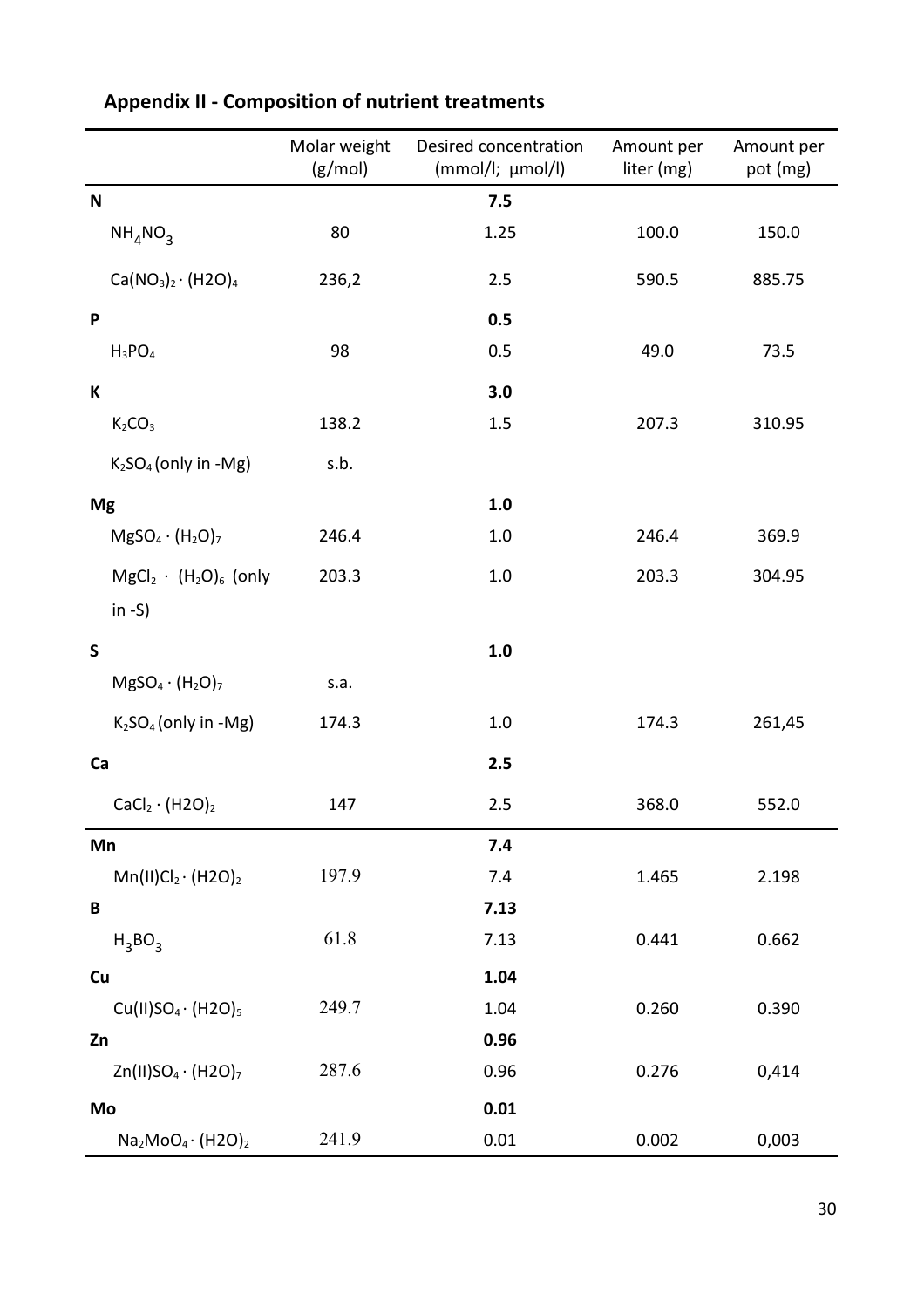| <b>Treatment</b> | Average pH | (m <sub>l</sub> ) | Amount of HCl added Amount of NaOH added<br>(m <sub>l</sub> ) |
|------------------|------------|-------------------|---------------------------------------------------------------|
| $\overline{2}$   | 7.6        | 0.18              |                                                               |
| $3/3*$           | 7.7        | 0.18              |                                                               |
| $4/4*$           | 7.8        | 0.18              |                                                               |
| 5                | 5.6        |                   | 2.0                                                           |
| 6                | 6.4        |                   |                                                               |
| 7                | 7.8        | 0.18              |                                                               |
| 8                | 7.8        | 0.18              |                                                               |

## **Appendix III - pH measurements and adjustment of nutrient solutions**

#### Buffer curve and lime calculations

#### pH-buffer curves with x ml of a saturated  $Ca(OH)_2$ -solution

| Cyabingo                         |         | <b>Musambira</b> |         |  |
|----------------------------------|---------|------------------|---------|--|
| $\pmb{\mathsf{x}}$               | pH      | X                | pH      |  |
| 0.0                              | 4.5     | 0.0              | 3.7     |  |
| 2.5                              | 4.7     | 2.5              | 3.9     |  |
| 5.0                              | 5.0     | 5.0              | 4.0     |  |
| 10.0                             | 5.4     | 10.0             | 4.3     |  |
| 20.0                             | 5.8     | 20.0             | 4.8     |  |
| 40.0                             | 6.4     | 40.0             | 5.9     |  |
| Volume which leads to<br>pH 5.6: | 15.0 ml |                  | 30.0 ml |  |
| Amount of lime per<br>pot:       | 0.238g  |                  | 0.594 g |  |

Formula to calculate the amount of lime per pot:  $L = V * c/0.5 * M * S/20$ 

L: Amount of lime per pot (g) V: Volume of Ca(OH)<sub>2</sub> needed to attain the desired pH (ml) c: Concentration of Ca(OH)<sub>2</sub> in a saturated solution (=  $0.038$  mol/l) M: Molar weight of  $CaCO<sub>3</sub> (= 100 g/mol)$ S: Amount of soil per pot (= 250 g)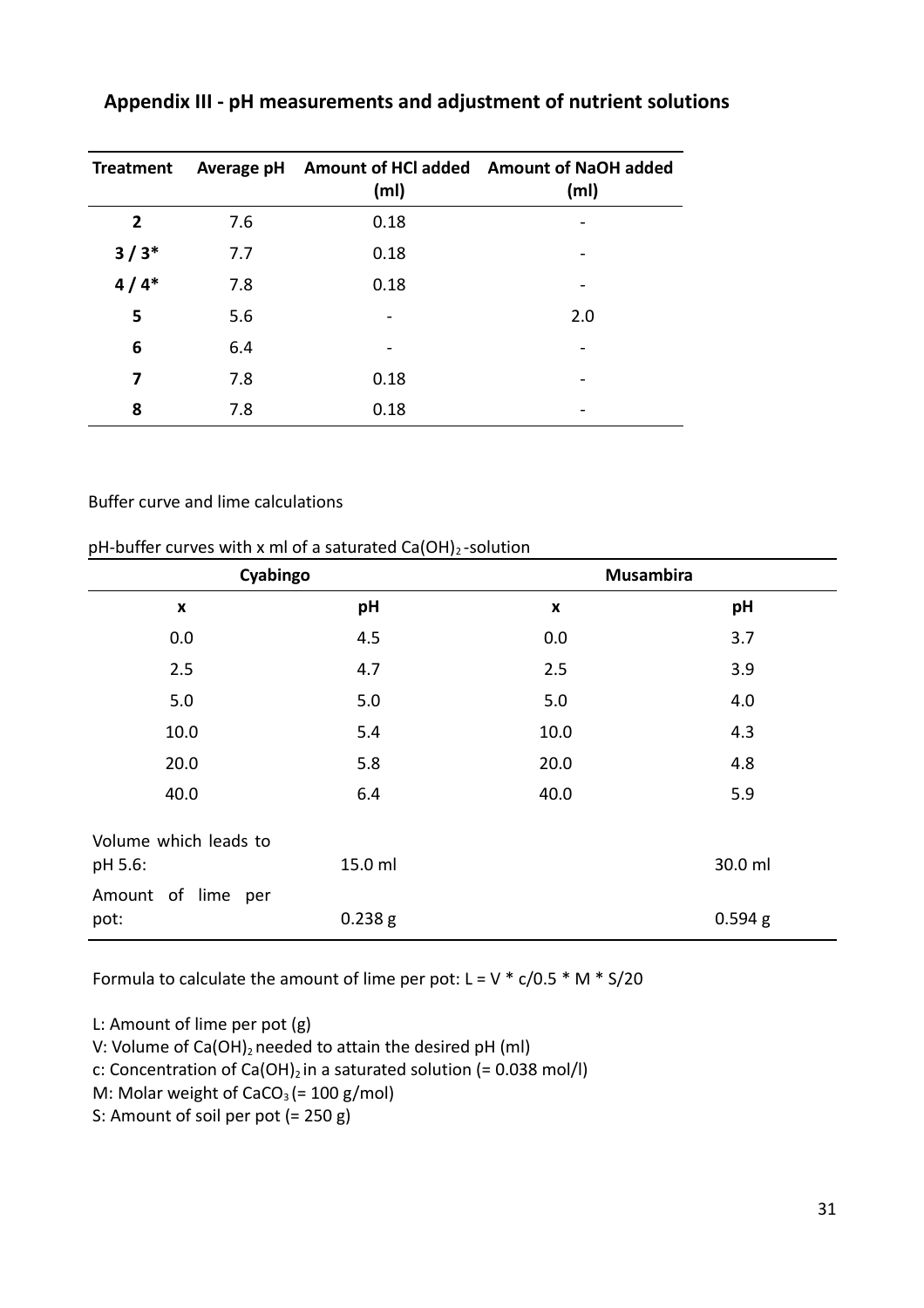|                                        | Cyabingo | <b>Musambira</b> | <b>Nyarubaka</b> | Kawangire |  |  |  |  |  |
|----------------------------------------|----------|------------------|------------------|-----------|--|--|--|--|--|
| Stone content (%)                      | 6        | 10               | 21               | 58        |  |  |  |  |  |
| Water content at<br>field capacity (%) | 38       | 28               | 18               | 32        |  |  |  |  |  |
| Amount of water given daily (ml)       |          |                  |                  |           |  |  |  |  |  |
| <b>Block</b>                           |          |                  |                  |           |  |  |  |  |  |
| $\mathbf{1}$                           | 39       | 36               | 23               | 31        |  |  |  |  |  |
| $\overline{2}$                         | 41       | 38               | 25               | 34        |  |  |  |  |  |
| 3                                      | 34       | 28               | 18               | 23        |  |  |  |  |  |
| $\overline{4}$                         | 38       | 35               | 20               | 31        |  |  |  |  |  |

# **Appendix IV – Measurements of soil properties and watering management**

Each soil of each block was watered separately